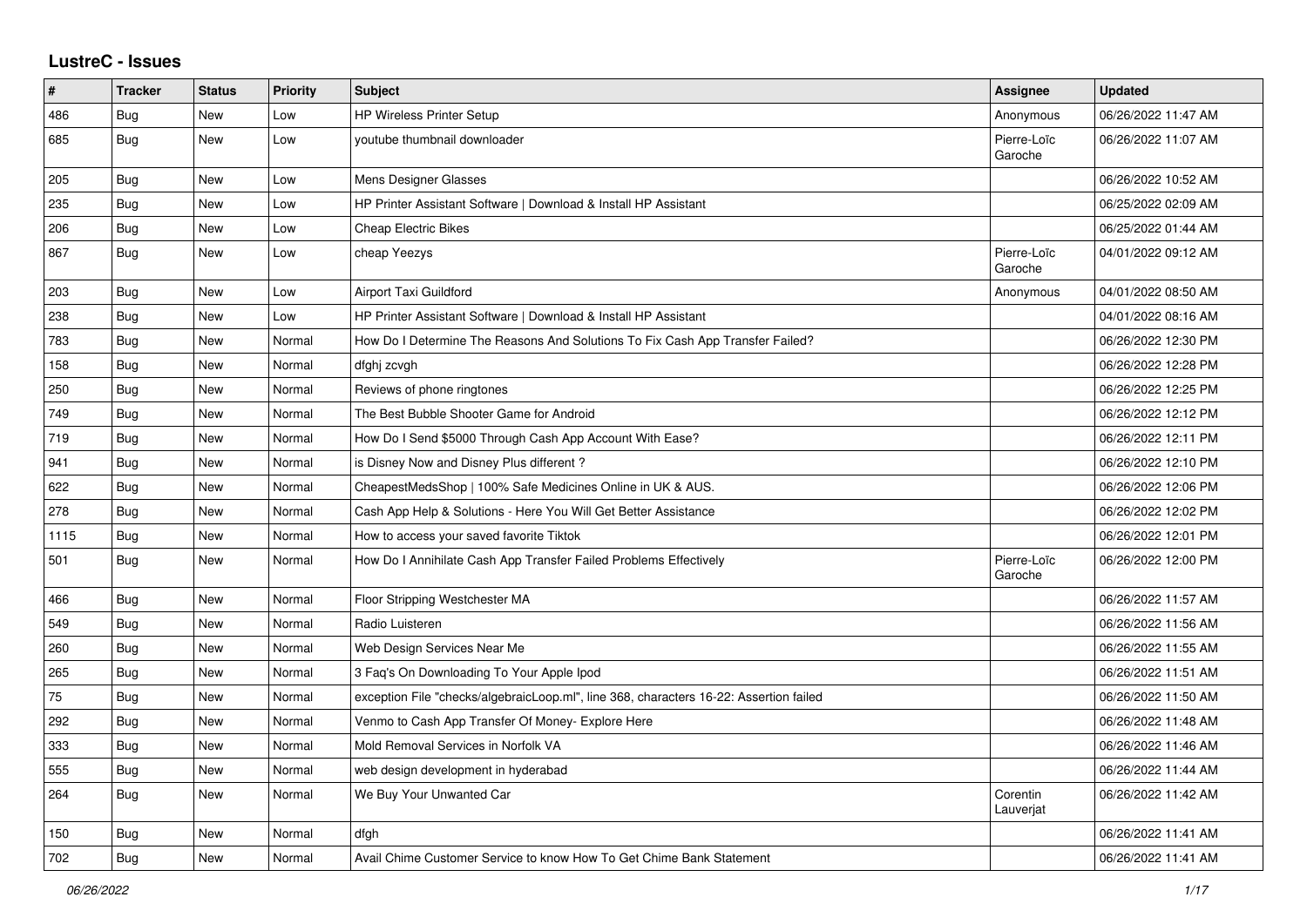| $\vert$ # | <b>Tracker</b> | <b>Status</b> | <b>Priority</b> | <b>Subject</b>                                                                         | Assignee               | <b>Updated</b>      |
|-----------|----------------|---------------|-----------------|----------------------------------------------------------------------------------------|------------------------|---------------------|
| 500       | <b>Bug</b>     | New           | Normal          | Simply contact the technical team, to find the solution to cash app refund problems.   | Pierre-Loïc<br>Garoche | 06/26/2022 11:36 AM |
| 194       | Bug            | New           | Normal          | lace closure wigs                                                                      |                        | 06/26/2022 11:34 AM |
| 1120      | Bug            | New           | Normal          | Summary of 5 best coloring apps on phones                                              |                        | 06/26/2022 11:32 AM |
| 231       | Bug            | New           | Normal          | Is the ringtone download difficult or not?                                             | Pierre-Loïc<br>Garoche | 06/26/2022 11:30 AM |
| 777       | <b>Bug</b>     | New           | Normal          | Obtain driving instructions using Google Maps.                                         |                        | 06/26/2022 11:30 AM |
| 209       | <b>Bug</b>     | New           | Normal          | Neglect to access old Cash App account considering message notice issue? Contact help. |                        | 06/26/2022 11:29 AM |
| 536       | <b>Bug</b>     | New           | Normal          | How to check the balance on the cash app card                                          | Hamza<br>Bourbouh      | 06/26/2022 11:28 AM |
| 495       | Bug            | New           | Normal          | Twitch Clip Downloader Download Twitch Clips Online 2021                               |                        | 06/26/2022 11:27 AM |
| 230       | <b>Bug</b>     | New           | Normal          | Add Money To Cash App Card - Auto Cash Apps                                            |                        | 06/26/2022 11:25 AM |
| 258       | <b>Bug</b>     | New           | Normal          | Fake Nike Dunk High AMBUSH Deep Royal                                                  |                        | 06/26/2022 11:25 AM |
| 574       | <b>Bug</b>     | New           | Normal          | How to fix the Epson printer offline issue due to a wired connection?                  |                        | 06/26/2022 11:19 AM |
| 531       | <b>Bug</b>     | New           | Normal          | Cheap Assignment Writing Service UK                                                    | Anonymous              | 06/26/2022 11:18 AM |
| 620       | Bug            | New           | Normal          | Viagra Meds: Fastest & Quick Delivery On Your Doorstep - USA                           |                        | 06/26/2022 11:15 AM |
| 604       | Bug            | New           | Normal          | Idle Game Online                                                                       |                        | 06/26/2022 11:11 AM |
| 473       | Bug            | <b>New</b>    | Normal          | Floor Stripping Arlington MA                                                           |                        | 06/26/2022 11:10 AM |
| 257       | Bug            | New           | Normal          | Best latte machines                                                                    |                        | 06/26/2022 11:07 AM |
| 505       | <b>Bug</b>     | <b>New</b>    | Normal          | www.trendmicro.com/activate                                                            |                        | 06/26/2022 11:07 AM |
| 788       | Bug            | New           | Normal          | Intro Maker Mod APK                                                                    |                        | 06/26/2022 11:01 AM |
| 541       | Bug            | New           | Normal          | How to fix the cash app payment failed errors?                                         |                        | 06/26/2022 11:01 AM |
| 488       | <b>Bug</b>     | New           | Normal          | Quick solution to solve cash app dispute by the technical team                         |                        | 06/26/2022 10:58 AM |
| 470       | <b>Bug</b>     | New           | Normal          | Commercial Floor Cleaning Westchester MA                                               |                        | 06/26/2022 10:56 AM |
| 140       | Bug            | New           | Normal          | sugarbalanceusa                                                                        |                        | 06/26/2022 10:54 AM |
| 567       | Bug            | New           | Normal          | Singapore assignment help                                                              |                        | 06/26/2022 10:52 AM |
| 251       | <b>Bug</b>     | New           | Normal          | All About Cash App Transfer Fail Problems                                              | Pierre-Loïc<br>Garoche | 06/26/2022 10:47 AM |
| 515       | Bug            | New           | Normal          | Fragment Nike Dunk High Tokyo Fake                                                     |                        | 06/26/2022 10:47 AM |
| 497       | <b>Bug</b>     | New           | Normal          | Fake Nike Dunk Low Off-White Lot 50                                                    |                        | 06/26/2022 10:41 AM |
| 282       | <b>Bug</b>     | New           | Normal          | Activate Cash App Card: Learn Simple Steps & Fix Errors                                |                        | 06/26/2022 10:39 AM |
| 118       | <b>Bug</b>     | New           | Normal          | golf                                                                                   | Anonymous              | 06/26/2022 10:39 AM |
| 696       | <b>Bug</b>     | New           | Normal          | How to Install the TuMangaOnline App                                                   |                        | 06/26/2022 10:39 AM |
| 547       | <b>Bug</b>     | New           | Normal          | Get rid of the issue of cash app down by calling experts.                              |                        | 06/26/2022 10:38 AM |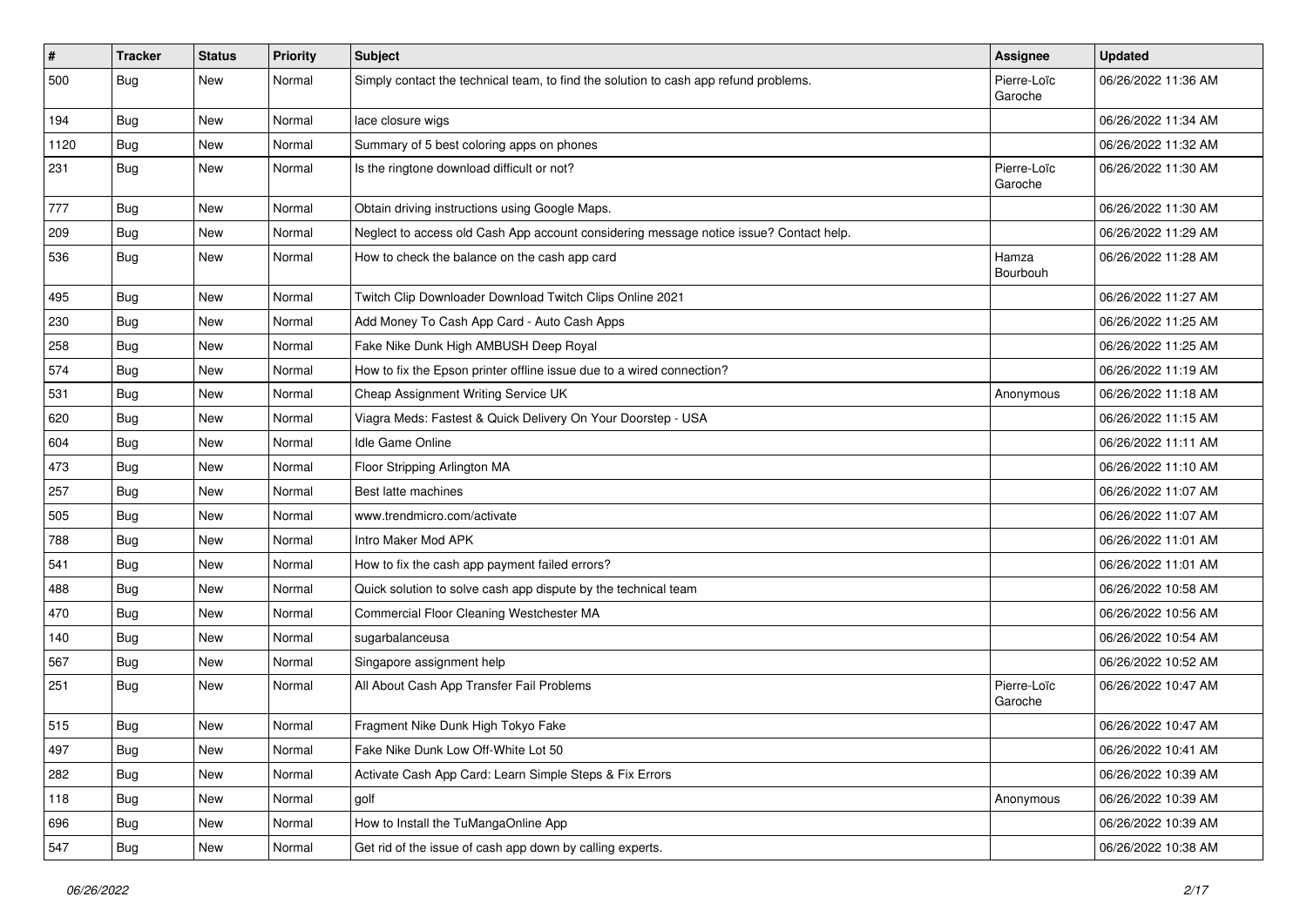| $\sharp$ | <b>Tracker</b> | <b>Status</b> | <b>Priority</b> | <b>Subject</b>                                                                                                                                           | <b>Assignee</b> | <b>Updated</b>      |
|----------|----------------|---------------|-----------------|----------------------------------------------------------------------------------------------------------------------------------------------------------|-----------------|---------------------|
| 764      | Bug            | New           | Normal          | What is available to see what I can watch HBO Max?                                                                                                       |                 | 06/26/2022 10:38 AM |
| 508      | Bug            | <b>New</b>    | Normal          | hire a professional dissertation help                                                                                                                    |                 | 06/26/2022 10:37 AM |
| 952      | Bug            | New           | Normal          | Canon IJ Network Tool                                                                                                                                    |                 | 06/26/2022 10:35 AM |
| 577      | Bug            | New           | Normal          | Follow these easy steps to make Admiral Casino Login                                                                                                     |                 | 06/26/2022 10:30 AM |
| 168      | <b>Bug</b>     | <b>New</b>    | Normal          | UFC 256 Live Stream Online                                                                                                                               |                 | 06/26/2022 10:16 AM |
| 193      | Bug            | New           | Normal          | 18% Discount on Homeopathic medicines                                                                                                                    |                 | 06/26/2022 10:16 AM |
| 662      | Bug            | New           | Normal          | Oreo TV Download - The Easiest Way to Watch Live TV                                                                                                      |                 | 06/26/2022 10:14 AM |
| 581      | <b>Bug</b>     | New           | Normal          | E-Learning Course Help                                                                                                                                   |                 | 06/26/2022 10:14 AM |
| 597      | Bug            | New           | Normal          | Universo s / f Download                                                                                                                                  |                 | 06/26/2022 10:14 AM |
| 169      | Bug            | <b>New</b>    | Normal          | CV Maker - UAE CV Writing Agency                                                                                                                         |                 | 06/26/2022 10:12 AM |
| 617      | <b>Bug</b>     | New           | Normal          | Buy Vidalista Tablets (Tadalafil) at [\$25 OFF + Free Shipping] Vidalistatablets                                                                         |                 | 06/26/2022 10:11 AM |
| 502      | Bug            | New           | Normal          | Les instructions pour définir des sonneries pour iPhone sont simples et faciles à suivre                                                                 |                 | 06/26/2022 10:10 AM |
| 190      | Bug            | New           | Normal          | All About Cash App Transfer Fail Problems                                                                                                                |                 | 06/26/2022 10:07 AM |
| 215      | <b>Bug</b>     | New           | Normal          | How For Top Level Cell Phone For You                                                                                                                     |                 | 06/26/2022 10:03 AM |
| 372      | Bug            | <b>New</b>    | Normal          | Auto Transport Services in Arlington County VA                                                                                                           |                 | 06/26/2022 10:03 AM |
| 219      | Bug            | New           | Normal          | Free Ringtones for Cell Phones.                                                                                                                          |                 | 06/26/2022 10:00 AM |
| 184      | Bug            | New           | Normal          | <b>Affordable Business Writing Services</b>                                                                                                              |                 | 06/26/2022 09:46 AM |
| 642      | <b>Bug</b>     | New           | Normal          | thong tin thoi tiet ngay hom nay                                                                                                                         |                 | 06/26/2022 09:45 AM |
| 345      | Bug            | New           | Normal          | Stain Protection Services in Chesapeake VA                                                                                                               |                 | 06/26/2022 09:43 AM |
| 993      | Bug            | <b>New</b>    | Normal          | IO Games Free Online                                                                                                                                     |                 | 06/26/2022 09:41 AM |
| 380      | <b>Bug</b>     | New           | Normal          | Moving Services in McLean VA                                                                                                                             |                 | 06/26/2022 09:40 AM |
| 652      | Bug            | New           | Normal          | Sesame Health Benefits                                                                                                                                   |                 | 06/26/2022 09:38 AM |
| 218      | Bug            | New           | Normal          | Popular Educational trends                                                                                                                               |                 | 06/26/2022 09:33 AM |
| 289      | <b>Bug</b>     | New           | Normal          | Recover Yahoo Mail Forgotten Password - Explore Kanata Chinese                                                                                           |                 | 06/26/2022 09:32 AM |
| 400      | Bug            | New           | Normal          | Office Moving Services in Potomac MD                                                                                                                     |                 | 06/26/2022 09:28 AM |
| 799      | Bug            | New           | Normal          | Who Is an ETL Engineer                                                                                                                                   |                 | 06/26/2022 09:27 AM |
| 181      | <b>Bug</b>     | New           | Normal          | <b>Healthcare Custom Writing Services</b>                                                                                                                |                 | 06/26/2022 09:26 AM |
| 989      | Bug            | New           | Normal          | Barewoods Wax Cigar                                                                                                                                      |                 | 06/26/2022 09:19 AM |
| 494      | <b>Bug</b>     | New           | Normal          | <b>Buy Discussion Post</b>                                                                                                                               |                 | 06/26/2022 09:18 AM |
| 1111     | <b>Bug</b>     | New           | Normal          | LOLBeans is a fun battle royale game where you race with other players while avoiding obstacles. Reach the end<br>of the course in competitive gameplay! |                 | 06/26/2022 09:17 AM |
| 167      | <b>Bug</b>     | New           | Normal          | instant loan without documents                                                                                                                           | Anonymous       | 06/26/2022 09:16 AM |
| 504      | <b>Bug</b>     | New           | Normal          | A beginner should always look for online Java assignment help!                                                                                           |                 | 06/26/2022 09:15 AM |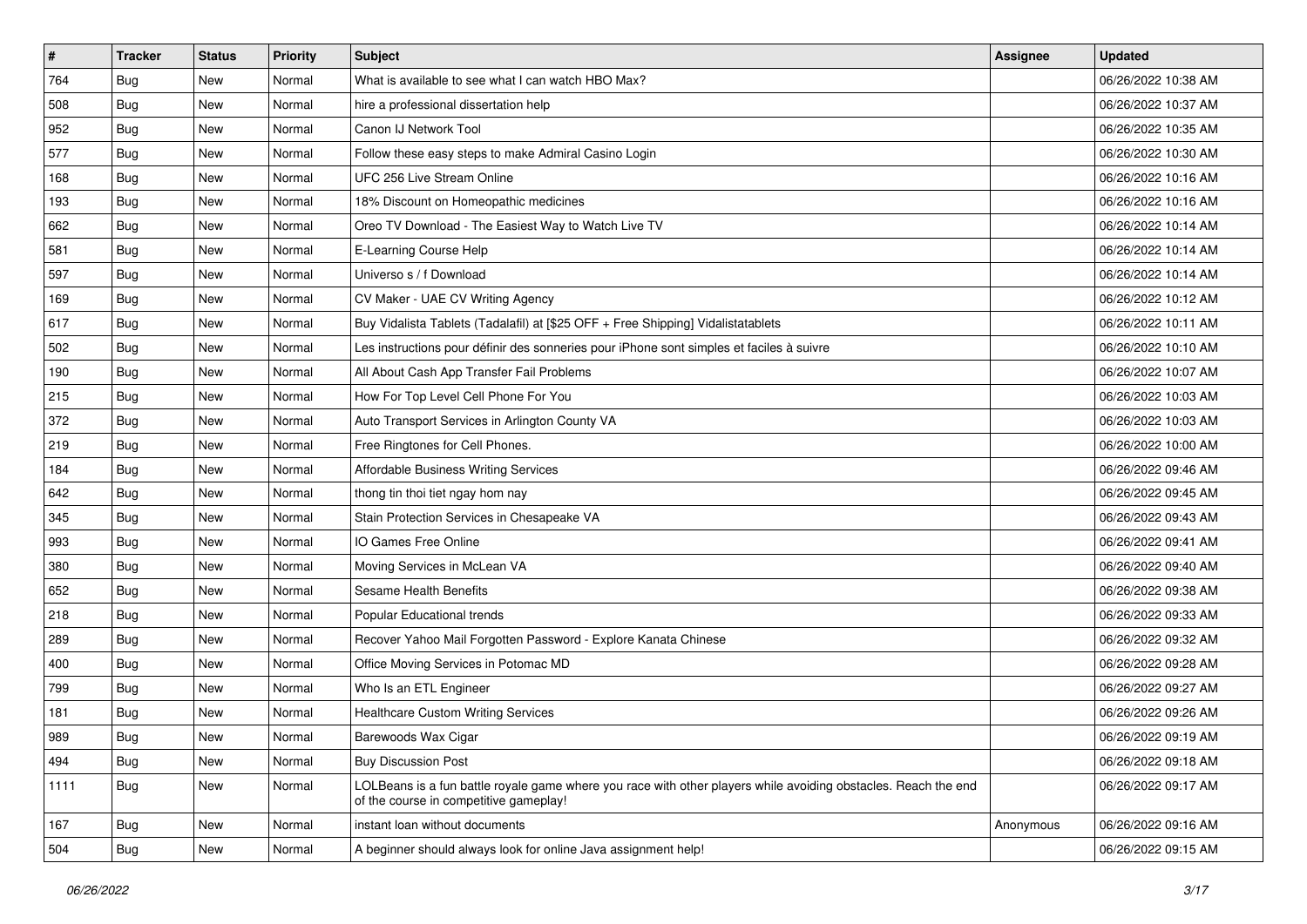| $\vert$ # | <b>Tracker</b> | <b>Status</b> | <b>Priority</b> | <b>Subject</b>                                                                   | <b>Assignee</b>        | <b>Updated</b>      |
|-----------|----------------|---------------|-----------------|----------------------------------------------------------------------------------|------------------------|---------------------|
| 246       | Bug            | New           | Normal          | The Beast App                                                                    |                        | 06/26/2022 09:15 AM |
| 706       | Bug            | New           | Normal          | How Can You Cancel A Cash App Payment Without Any Prior Information?             |                        | 06/26/2022 09:13 AM |
| 770       | Bug            | New           | Normal          | Canon IJ Network Tool                                                            |                        | 06/26/2022 09:12 AM |
| 613       | <b>Bug</b>     | New           | Normal          | Buy Aspadol 100mg Tab Online in US, UK, AU   Erospharmacy                        |                        | 06/26/2022 09:10 AM |
| 115       | Bug            | New           | Normal          | NFL LIVE STREAM                                                                  |                        | 06/26/2022 08:48 AM |
| 958       | Bug            | New           | Normal          | Avail Cash app support service to know Sutton bank cash app number               |                        | 06/26/2022 08:46 AM |
| 490       | <b>Bug</b>     | New           | Normal          | Unlock cash app account by getting quick solutions from the technical executives |                        | 06/26/2022 08:44 AM |
| 658       | <b>Bug</b>     | New           | Normal          | Watermelon Nutrition Facts And Health Benefits                                   |                        | 06/26/2022 08:33 AM |
| 336       | Bug            | New           | Normal          | Tile & Grout Cleaning Services in Norfolk VA                                     |                        | 06/26/2022 08:33 AM |
| 984       | <b>Bug</b>     | New           | Normal          | How to disable, permanently delete Twitter account on phone, PC                  |                        | 06/26/2022 08:28 AM |
| 267       | <b>Bug</b>     | New           | Normal          | How To Use Internet Radio Services To Listen To Your Favorite Songs              |                        | 06/26/2022 08:21 AM |
| 157       | Bug            | New           | Normal          | Forget cash app pin                                                              |                        | 06/26/2022 08:21 AM |
| 747       | Bug            | New           | Normal          | How to Install Tyflex Plus on Your Android Device                                |                        | 06/26/2022 08:16 AM |
| 551       | <b>Bug</b>     | New           | Normal          | Why Do Students Need Online Best Dissertation Writing Services?                  |                        | 06/26/2022 08:15 AM |
| 874       | <b>Bug</b>     | New           | Normal          | Cómo descargar Minecraft Apk                                                     |                        | 06/26/2022 08:01 AM |
| 767       | <b>Bug</b>     | New           | Normal          | apkmod                                                                           |                        | 06/26/2022 07:59 AM |
| 570       | <b>Bug</b>     | New           | Normal          | What is Sutton bank cash app customer service phone number?                      | Pierre-Loïc<br>Garoche | 06/26/2022 07:49 AM |
| 159       | Bug            | New           | Normal          | xfguih njgkh                                                                     |                        | 06/26/2022 07:47 AM |
| 487       | Bug            | New           | Normal          | Cheap Fake Dunks                                                                 |                        | 06/26/2022 07:44 AM |
| 1102      | Bug            | <b>New</b>    | Normal          | Charlottesville Travel Guide ?                                                   |                        | 06/26/2022 07:44 AM |
| 120       | Bug            | New           | Normal          | ghfitkx                                                                          | Pierre-Loïc<br>Garoche | 06/26/2022 07:42 AM |
| 517       | Bug            | New           | Normal          | Proficient tips to take help of cash app support professionals:                  |                        | 06/26/2022 07:34 AM |
| 475       | <b>Bug</b>     | New           | Normal          | Floor Cleaning Arlington MA                                                      |                        | 06/26/2022 07:33 AM |
| 1077      | Bug            | New           | Normal          | Les excellentes façons d'utiliser ces images                                     |                        | 06/26/2022 07:29 AM |
| 498       | <b>Bug</b>     | New           | Normal          | Téléchargeur SoundCloud : SoundCloud en Mp3                                      | Christophe<br>Garion   | 06/26/2022 07:29 AM |
| 492       | <b>Bug</b>     | New           | Normal          | HD Streamz MOD APK v3.5.5 (Keine Werbung)                                        |                        | 06/26/2022 07:29 AM |
| 506       | <b>Bug</b>     | New           | Normal          | www.trendmicro.com/activate                                                      |                        | 06/26/2022 07:28 AM |
| 573       | <b>Bug</b>     | New           | Normal          | Experimente lo mejor en la aplicación Apk de juegos gratis                       |                        | 06/26/2022 07:28 AM |
| 153       | <b>Bug</b>     | New           | Normal          | urgent loan online                                                               | Christophe<br>Garion   | 06/26/2022 07:22 AM |
| 964       | <b>Bug</b>     | New           | Normal          | Can I Fix Cash App Transfer Failed Issues By Adding Sufficient Funds?            |                        | 06/26/2022 07:21 AM |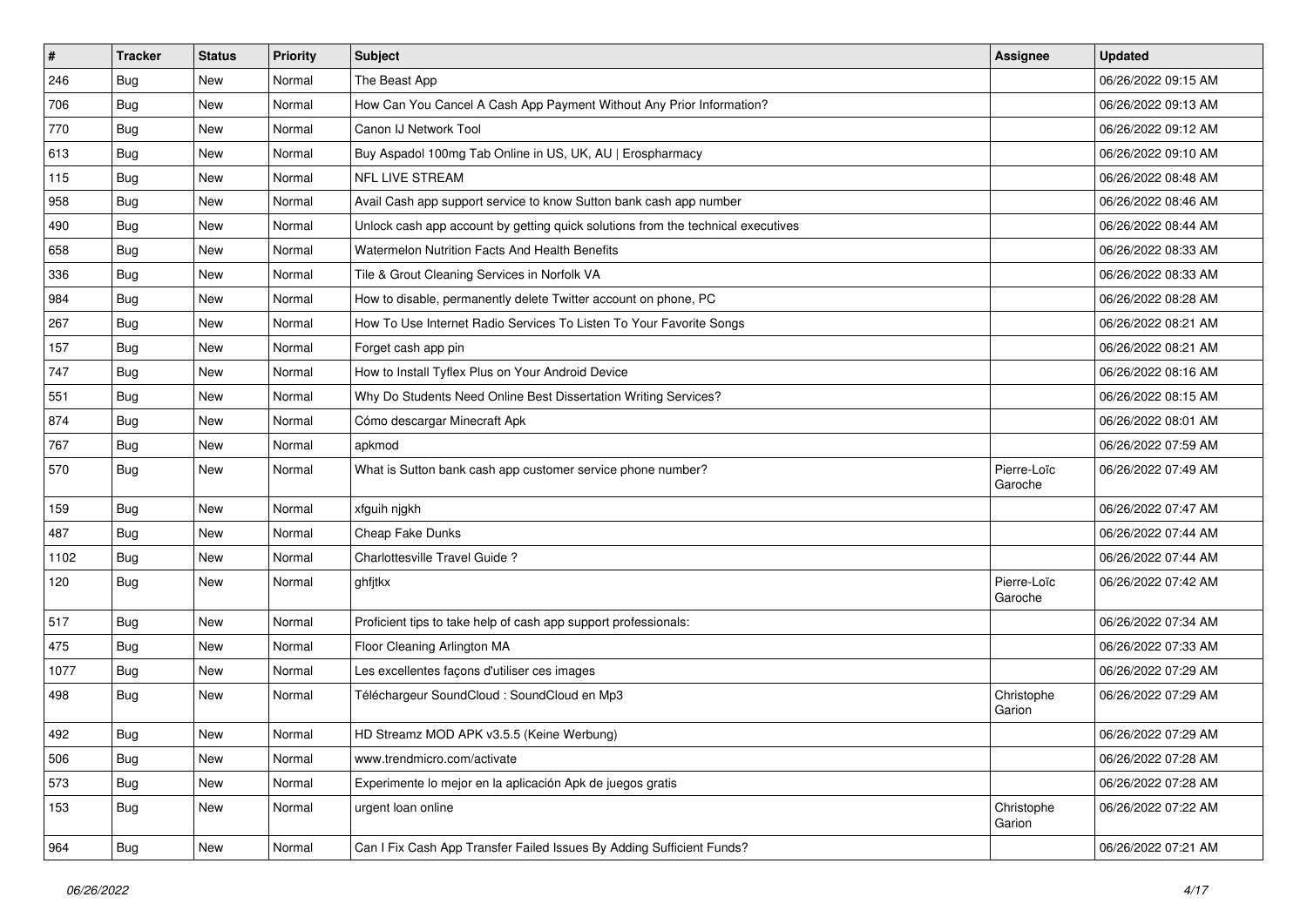| $\pmb{\#}$ | <b>Tracker</b> | <b>Status</b> | <b>Priority</b> | <b>Subject</b>                                                                                                                               | Assignee               | <b>Updated</b>      |
|------------|----------------|---------------|-----------------|----------------------------------------------------------------------------------------------------------------------------------------------|------------------------|---------------------|
| 132        | <b>Bug</b>     | New           | Normal          | concrete-everything                                                                                                                          |                        | 06/26/2022 07:20 AM |
| 771        | <b>Bug</b>     | New           | Normal          | united airlines baggage policy                                                                                                               |                        | 06/26/2022 07:19 AM |
| 644        | <b>Bug</b>     | New           | Normal          | <b>TeaTV App Review</b>                                                                                                                      |                        | 06/26/2022 07:17 AM |
| 682        | <b>Bug</b>     | <b>New</b>    | Normal          | Does Facebook customer service live chat allow to speak with someone?                                                                        |                        | 06/26/2022 07:17 AM |
| 520        | Bug            | <b>New</b>    | Normal          | What Is The Major Role Of Cash.app/Help and Support Page?                                                                                    |                        | 06/26/2022 07:10 AM |
| 200        | Bug            | New           | Normal          | uiopilo                                                                                                                                      |                        | 06/26/2022 07:06 AM |
| 814        | Bug            | New           | Normal          | Stage Fright Cure                                                                                                                            | Pierre-Loïc<br>Garoche | 06/26/2022 07:04 AM |
| 1018       | Bug            | <b>New</b>    | Normal          | So erhalten Sie ein kostenloses Hörbuch                                                                                                      |                        | 06/26/2022 07:02 AM |
| 523        | <b>Bug</b>     | New           | Normal          | What Is The Right Google Account Recovery Aid To Regain Account Access?                                                                      | Pierre-Loïc<br>Garoche | 06/26/2022 06:58 AM |
| 275        | Bug            | <b>New</b>    | Normal          | Activate Cash App Card With Or Without QR - Step By Step Guide                                                                               | Pierre-Loïc<br>Garoche | 06/26/2022 06:55 AM |
| 628        | <b>Bug</b>     | <b>New</b>    | Normal          | CV reviewing services!                                                                                                                       |                        | 06/26/2022 06:49 AM |
| 269        | Bug            | New           | Normal          | Is there such a site for app design?                                                                                                         | Anonymous              | 06/26/2022 06:46 AM |
| 657        | Bug            | <b>New</b>    | Normal          | Coconut Nutrition Facts And Health Benefits                                                                                                  |                        | 06/26/2022 06:45 AM |
| 627        | <b>Bug</b>     | <b>New</b>    | Normal          | <b>HELO</b>                                                                                                                                  |                        | 06/26/2022 06:42 AM |
| 638        | Bug            | <b>New</b>    | Normal          | Run 3 game                                                                                                                                   |                        | 06/26/2022 06:31 AM |
| 217        | <b>Bug</b>     | New           | Normal          | How this service matter most?                                                                                                                |                        | 06/26/2022 06:31 AM |
| 728        | <b>Bug</b>     | <b>New</b>    | Normal          | Will Cash App refund money if scammed? Hitches With Optimum Ease                                                                             |                        | 06/26/2022 06:15 AM |
| 714        | Bug            | <b>New</b>    | Normal          | Cuevana 3 Premium - Enjoy Your Favorite Movies and TV Shows on Your Smart TV                                                                 |                        | 06/26/2022 06:14 AM |
| 503        | <b>Bug</b>     | New           | Normal          | Youtube Premium Apk free download for Android                                                                                                |                        | 06/26/2022 06:14 AM |
| 977        | <b>Bug</b>     | New           | Normal          | Fans of the Old Country will like this book.                                                                                                 |                        | 06/26/2022 05:54 AM |
| 76         | <b>Bug</b>     | New           | Normal          | Import error: Load error: imported node real_to_int declared in a regular Lustre file. File "include/conv.lusi", line 1,<br>characters 0-64: |                        | 06/26/2022 05:52 AM |
| 990        | Bug            | <b>New</b>    | Normal          | Mushrooms                                                                                                                                    |                        | 06/26/2022 05:41 AM |
| 116        | <b>Bug</b>     | New           | Normal          | aertaeyg                                                                                                                                     |                        | 06/26/2022 05:38 AM |
| 481        | Bug            | New           | Normal          | Nur Online Shop                                                                                                                              |                        | 06/26/2022 05:37 AM |
| 198        | <b>Bug</b>     | <b>New</b>    | Normal          | DR. RECKEWEG R42 (HAEMOVENIN) (22ML)                                                                                                         |                        | 06/26/2022 05:31 AM |
| 312        | Bug            | New           | Normal          | Stain Protection Services in Virginia Beach VA                                                                                               |                        | 06/26/2022 05:26 AM |
| 772        | <b>Bug</b>     | New           | Normal          | united airlines baggage policy                                                                                                               |                        | 06/26/2022 05:25 AM |
| 639        | <b>Bug</b>     | New           | Normal          | thong tin chinh xac                                                                                                                          |                        | 06/26/2022 05:25 AM |
| 569        | Bug            | New           | Normal          | What is the incoming and outgoing mail server for Outlook IMAP settings?                                                                     | Pierre-Loïc<br>Garoche | 06/26/2022 05:23 AM |
| 946        | <b>Bug</b>     | New           | Normal          | What is Plex and Is Plex Legal?                                                                                                              |                        | 06/26/2022 05:23 AM |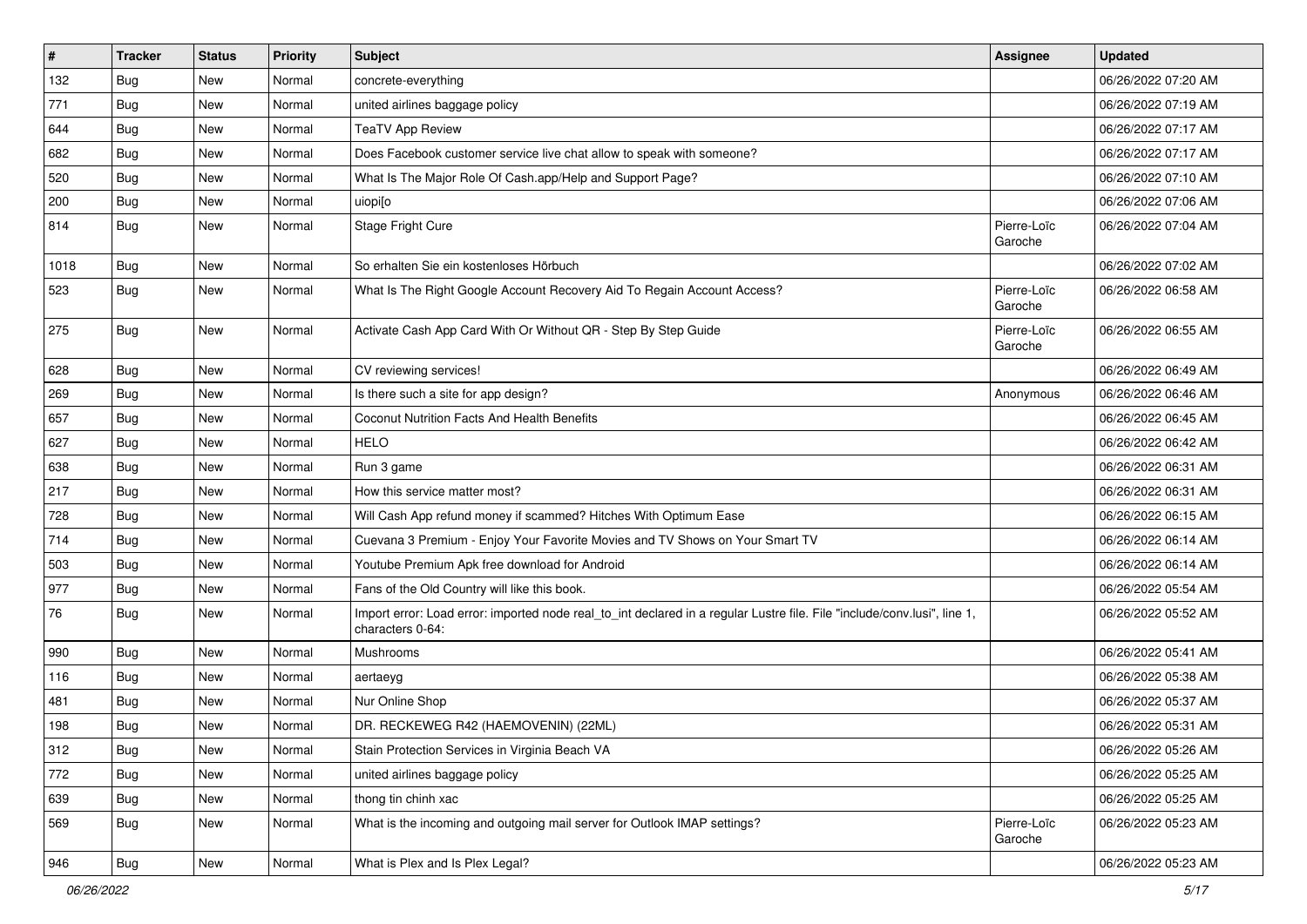| $\vert$ # | <b>Tracker</b> | <b>Status</b> | <b>Priority</b> | <b>Subject</b>                                                              | <b>Assignee</b>        | <b>Updated</b>      |
|-----------|----------------|---------------|-----------------|-----------------------------------------------------------------------------|------------------------|---------------------|
| 211       | <b>Bug</b>     | New           | Normal          | Problem in Cash App rebate? Call Cash App customer service number for help. |                        | 06/26/2022 05:19 AM |
| 507       | Bug            | New           | Normal          | central.bitdefender.com                                                     |                        | 06/26/2022 05:19 AM |
| 128       | Bug            | New           | Normal          | dfgbd                                                                       |                        | 06/26/2022 05:07 AM |
| 465       | <b>Bug</b>     | New           | Normal          | Carpet Cleaning Westchester MA                                              |                        | 06/26/2022 05:07 AM |
| 514       | <b>Bug</b>     | New           | Normal          | Trans-Caribbean                                                             |                        | 06/26/2022 05:03 AM |
| 228       | <b>Bug</b>     | New           | Normal          | Why Does Cash App Transaction Failed? - Here Is the Answer                  |                        | 06/26/2022 05:02 AM |
| 519       | <b>Bug</b>     | New           | Normal          | Are you finding online UK Assignment writers?                               |                        | 06/26/2022 05:02 AM |
| 530       | Bug            | New           | Normal          | Cheap Assignment Writing Service UK                                         | Anonymous              | 06/26/2022 05:01 AM |
| 717       | Bug            | New           | Normal          | Disney Plus Apk - Watch Movies and TV Shows on Your Device                  |                        | 06/26/2022 04:56 AM |
| 592       | Bug            | <b>New</b>    | Normal          | Deezer Premium APK - Baixe músicas de qualquer lugar do mundo de graça      |                        | 06/26/2022 04:56 AM |
| 582       | <b>Bug</b>     | New           | Normal          | Cash App Won't Let Me Send Money If There Is A Low Balance Available        | Pierre-Loïc<br>Garoche | 06/26/2022 04:47 AM |
| 188       | <b>Bug</b>     | New           | Normal          | Why are university students buying assignments online?                      | Pierre-Loïc<br>Garoche | 06/26/2022 04:47 AM |
| 248       | <b>Bug</b>     | New           | Normal          | Mobile ringtones and attractiveness ringtones                               |                        | 06/26/2022 04:39 AM |
| 525       | Bug            | New           | Normal          | If you don't have a QR code: How to activate cash app card in app           |                        | 06/26/2022 04:37 AM |
| 686       | <b>Bug</b>     | New           | Normal          | Welcome To The Most Demandable Mahipalpur Escorts Agency                    |                        | 06/26/2022 04:37 AM |
| 950       | Bug            | New           | Normal          | ij.start canon                                                              |                        | 06/26/2022 04:35 AM |
| 310       | Bug            | New           | Normal          | Mattress Cleaning Services in Virginia Beach VA                             |                        | 06/26/2022 04:33 AM |
| 197       | <b>Bug</b>     | New           | Normal          | SBL JABORANDI PLUS HAIR OIL - COMPLETE SCALP CARE (100ML)                   |                        | 06/26/2022 04:26 AM |
| 829       | Bug            | New           | Normal          | Write My Dissertation For Me UK                                             | Pierre-Loïc<br>Garoche | 06/26/2022 04:13 AM |
| 119       | Bug            | New           | Normal          | klhjigyu                                                                    |                        | 06/26/2022 04:13 AM |
| 935       | Bug            | <b>New</b>    | Normal          | MovieBox Pro Apk - Watch Movies and TV Shows on Your Android Phone          |                        | 06/26/2022 04:11 AM |
| 146       | Bug            | New           | Normal          | bayabais                                                                    |                        | 06/26/2022 03:54 AM |
| 244       | <b>Bug</b>     | New           | Normal          | Quels sont les avantages des stations de radio en ligne.                    |                        | 06/26/2022 03:48 AM |
| 601       | <b>Bug</b>     | New           | Normal          | Best Essay Writing Service UK                                               | Pierre-Loïc<br>Garoche | 06/26/2022 03:46 AM |
| 528       | Bug            | New           | Normal          | Korean Mag                                                                  |                        | 06/26/2022 03:41 AM |
| 922       | <b>Bug</b>     | New           | Normal          | Why Is The Need For Assignment Writing Services?                            |                        | 06/26/2022 03:19 AM |
| 496       | <b>Bug</b>     | New           | Normal          | What is Live NetTV?                                                         |                        | 06/26/2022 03:01 AM |
| 74        | <b>Bug</b>     | New           | Normal          | const is not supported inside contract                                      | Pierre-Loïc<br>Garoche | 06/26/2022 02:58 AM |
| 677       | <b>Bug</b>     | New           | Normal          | Logo Design Services Near Me                                                |                        | 06/26/2022 02:32 AM |
| 774       | <b>Bug</b>     | New           | Normal          | Follow proper initiatives                                                   |                        | 06/26/2022 02:21 AM |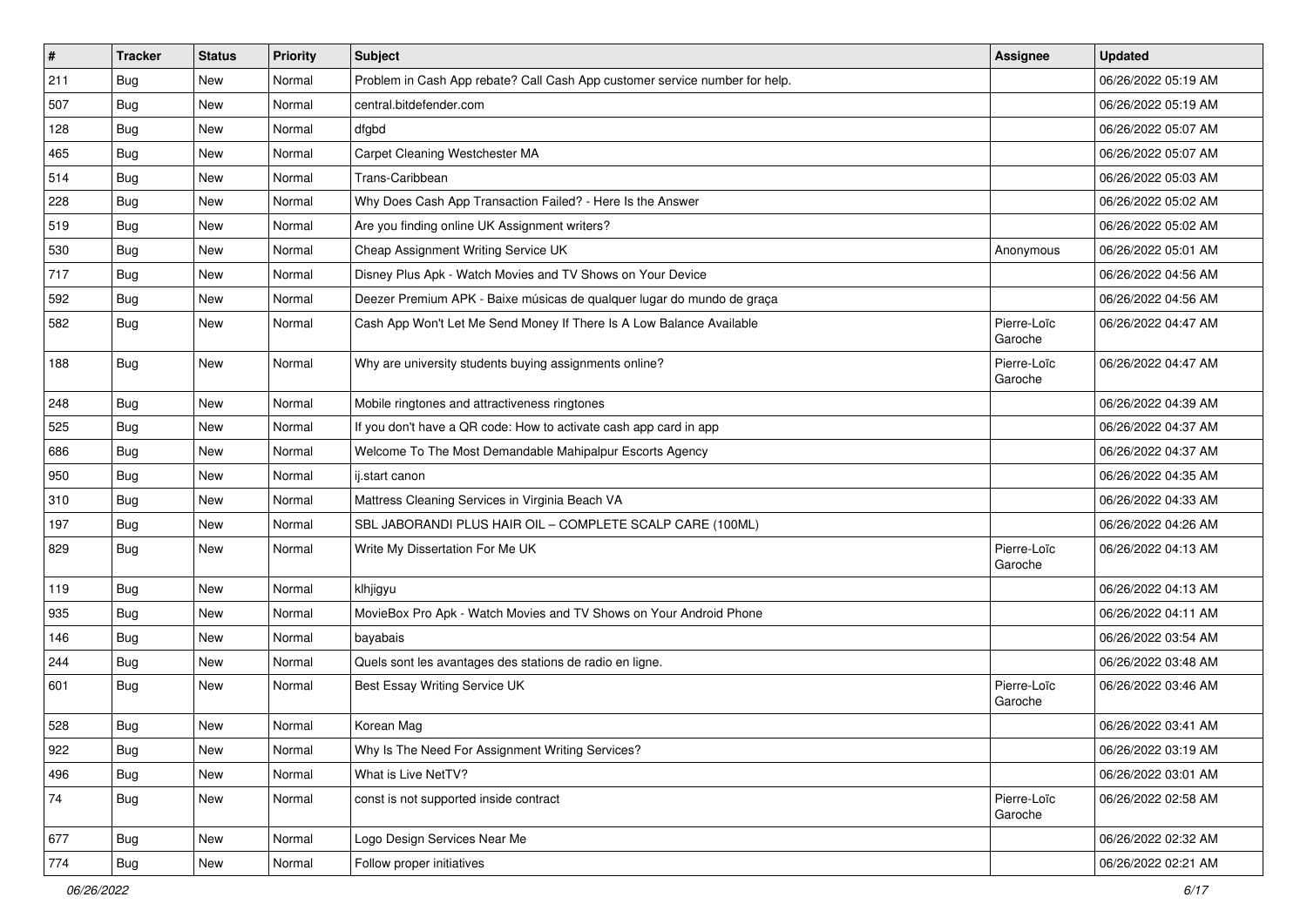| $\vert$ # | <b>Tracker</b> | <b>Status</b> | <b>Priority</b> | <b>Subject</b>                                                   | <b>Assignee</b>        | <b>Updated</b>      |
|-----------|----------------|---------------|-----------------|------------------------------------------------------------------|------------------------|---------------------|
| 331       | <b>Bug</b>     | New           | Normal          | Water Extraction Services in Norfolk VA                          |                        | 06/26/2022 02:21 AM |
| 512       | <b>Bug</b>     | <b>New</b>    | Normal          | The Importance Of Using Custom Writing Services                  |                        | 06/26/2022 02:20 AM |
| 621       | Bug            | New           | Normal          | Buy All Modafinil & Armodafinil Tablets @Buy Modafinil US        |                        | 06/26/2022 02:20 AM |
| 741       | Bug            | <b>New</b>    | Normal          | <b>Blockchain Technology Solutions</b>                           |                        | 06/26/2022 02:19 AM |
| 136       | Bug            | New           | Normal          | snappow                                                          |                        | 06/26/2022 02:11 AM |
| 612       | Bug            | <b>New</b>    | Normal          | <b>Luxury Slingshot Rental</b>                                   |                        | 06/26/2022 02:02 AM |
| 699       | Bug            | <b>New</b>    | Normal          | Would you be able to utilize Cash App Twitch?                    |                        | 06/26/2022 01:57 AM |
| 705       | <b>Bug</b>     | New           | Normal          | wuxiaworld                                                       |                        | 06/26/2022 01:53 AM |
| 586       | <b>Bug</b>     | New           | Normal          | Best Modifications For Your Mobile Phone                         |                        | 06/26/2022 01:51 AM |
| 161       | <b>Bug</b>     | New           | Normal          | dfdrtyuio                                                        |                        | 06/26/2022 01:46 AM |
| 480       | <b>Bug</b>     | New           | Normal          | Nur Online Shop                                                  |                        | 06/26/2022 01:32 AM |
| 259       | Bug            | New           | Normal          | call center services                                             |                        | 06/26/2022 01:30 AM |
| 542       | Bug            | <b>New</b>    | Normal          | Web N Logo Design                                                |                        | 06/26/2022 01:28 AM |
| 820       | Bug            | New           | Normal          | Metal Slug Apk para Android                                      |                        | 06/26/2022 01:22 AM |
| 554       | Bug            | <b>New</b>    | Normal          | XvideoStudio Video Editor APK Free Download on TechToDown        |                        | 06/26/2022 01:18 AM |
| 284       | Bug            | New           | Normal          | All About Cash App Transfer Fail Problems                        |                        | 06/26/2022 01:07 AM |
| 352       | <b>Bug</b>     | New           | Normal          | Tile & Grout Cleaning Services in Chesapeake VA                  |                        | 06/26/2022 01:05 AM |
| 659       | Bug            | New           | Normal          | Olive Oil Properties And Health Benefits                         |                        | 06/26/2022 12:59 AM |
| 650       | Bug            | New           | Normal          | <b>Cherries Health Benefits</b>                                  |                        | 06/26/2022 12:57 AM |
| 202       | Bug            | <b>New</b>    | Normal          | blonde wig                                                       |                        | 06/26/2022 12:52 AM |
| 261       | <b>Bug</b>     | New           | Normal          | Ringtone Downloads - Easy Ways Come Up With Your Own Ringtones   |                        | 06/26/2022 12:47 AM |
| 618       | Bug            | New           | Normal          | Buy Steroids Online with OurMedicnes.com   Best Quality Steroids |                        | 06/26/2022 12:42 AM |
| 671       | <b>Bug</b>     | New           | Normal          | Hot games                                                        | Pierre-Loïc<br>Garoche | 06/26/2022 12:40 AM |
| 201       | <b>Bug</b>     | New           | Normal          | closure wig                                                      |                        | 06/26/2022 12:37 AM |
| 587       | <b>Bug</b>     | New           | Normal          | Why Picsart Pro Offers Great Features                            |                        | 06/26/2022 12:18 AM |
| 602       | <b>Bug</b>     | New           | Normal          | Best Essay Writing Service UK                                    | Pierre-Loïc<br>Garoche | 06/26/2022 12:16 AM |
| 563       | Bug            | New           | Normal          | Understanding the Difference Between Free and Paid Mod Apks      |                        | 06/26/2022 12:15 AM |
| 708       | <b>Bug</b>     | New           | Normal          | Efficient ways to proceed with the cash app dispute process?     |                        | 06/26/2022 12:08 AM |
| 630       | Bug            | <b>New</b>    | Normal          | How Can I Load Cash App Card at Walmart straight away?           |                        | 06/26/2022 12:04 AM |
| 635       | <b>Bug</b>     | New           | Normal          | Buy Steroids Online with OurMedicnes.com   Best Quality Steroids |                        | 06/26/2022 12:01 AM |
| 666       | Bug            | New           | Normal          | 470+ pages à colorier de Noël                                    |                        | 06/25/2022 11:44 PM |
| 482       | Bug            | New           | Normal          | <b>Text Window</b>                                               |                        | 06/25/2022 11:39 PM |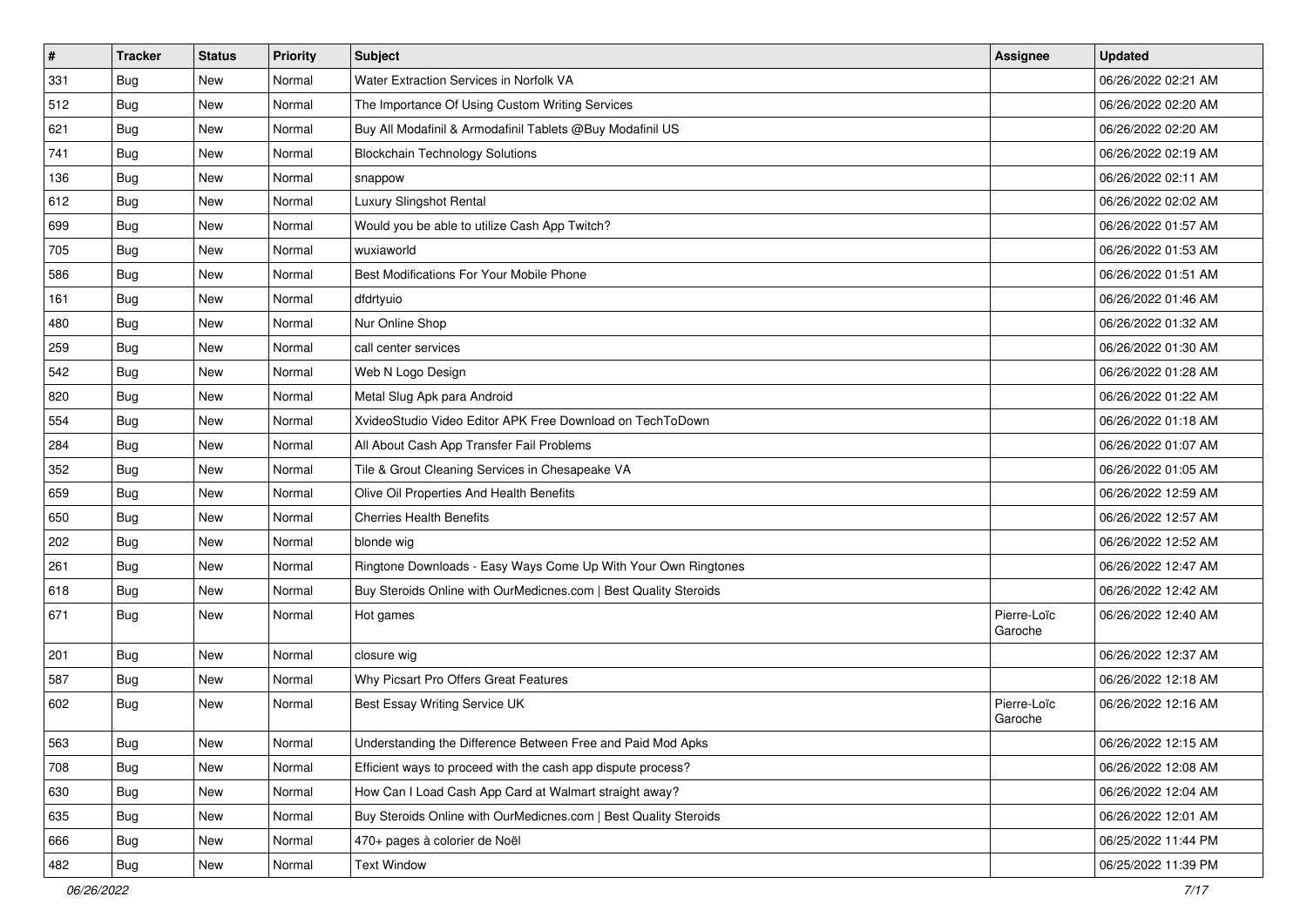| $\vert$ # | <b>Tracker</b> | <b>Status</b> | Priority | <b>Subject</b>                                                                                          | <b>Assignee</b>        | <b>Updated</b>      |
|-----------|----------------|---------------|----------|---------------------------------------------------------------------------------------------------------|------------------------|---------------------|
| 787       | <b>Bug</b>     | New           | Normal   | Assured Assignment Help                                                                                 |                        | 06/25/2022 11:38 PM |
| 88        | <b>Bug</b>     | New           | Normal   | kind2 output: When for node arguments                                                                   | Pierre-Loïc<br>Garoche | 06/25/2022 11:31 PM |
| 529       | Bug            | New           | Normal   | Thop TV APK - Free Download for Android                                                                 |                        | 06/25/2022 11:27 PM |
| 954       | Bug            | <b>New</b>    | Normal   | AZ Screen Recorder Mod                                                                                  |                        | 06/25/2022 11:24 PM |
| 673       | <b>Bug</b>     | New           | Normal   | Learn the basics of pixel art - Clear grid                                                              |                        | 06/25/2022 11:24 PM |
| 227       | Bug            | New           | Normal   | Cash App Help & Solutions - Here You Will Get Better Assistance                                         |                        | 06/25/2022 11:21 PM |
| 477       | Bug            | <b>New</b>    | Normal   | What Does Online Coupon Mean?                                                                           |                        | 06/25/2022 11:15 PM |
| 742       | Bug            | New           | Normal   | How Long Does Cash App Support Take To Respond For A Better Support?                                    |                        | 06/25/2022 11:00 PM |
| 479       | Bug            | <b>New</b>    | Normal   | Limousine Service Bellevue WA                                                                           |                        | 06/25/2022 10:54 PM |
| 955       | Bug            | <b>New</b>    | Normal   | How Long Does Verification Take On Cash App If You Apply For The Verification?                          | Christophe<br>Garion   | 06/25/2022 10:50 PM |
| 643       | Bug            | <b>New</b>    | Normal   | Oreo TV Apk Download                                                                                    |                        | 06/25/2022 10:46 PM |
| 800       | <b>Bug</b>     | New           | Normal   | Who Is an ETL Engineer                                                                                  |                        | 06/25/2022 10:31 PM |
| 1114      | Bug            | New           | Normal   | To control the car, all you must do is click to go left or right and release the button to go straight. |                        | 06/25/2022 10:15 PM |
| 189       | Bug            | New           | Normal   | <b>College Biology Writing Services</b>                                                                 |                        | 06/25/2022 10:12 PM |
| 956       | <b>Bug</b>     | New           | Normal   | FNF Free Mods Online                                                                                    |                        | 06/25/2022 09:59 PM |
| 532       | Bug            | <b>New</b>    | Normal   | My Assignment Help                                                                                      |                        | 06/25/2022 09:55 PM |
| 1106      | <b>Bug</b>     | New           | Normal   | How Do I Get Cash App ++ Without Confronting Any Technical Glitches?                                    |                        | 06/25/2022 09:53 PM |
| 185       | <b>Bug</b>     | New           | Normal   | Non-Plagiarized Research Writing                                                                        |                        | 06/25/2022 09:34 PM |
| 710       | Bug            | <b>New</b>    | Normal   | Take Necessary Assistance If You Are Unable Activate Cash App Card                                      |                        | 06/25/2022 09:26 PM |
| 1103      | Bug            | <b>New</b>    | Normal   | Idle game fix bug                                                                                       |                        | 06/25/2022 09:08 PM |
| 139       | Bug            | New           | Normal   | relseo                                                                                                  |                        | 06/25/2022 09:04 PM |
| 979       | <b>Bug</b>     | New           | Normal   | Free Gas Cards for the Unemployed                                                                       |                        | 06/25/2022 09:02 PM |
| 513       | <b>Bug</b>     | New           | Normal   | Unlock cash app account using the easy steps:                                                           | Anonymous              | 06/25/2022 08:56 PM |
| 668       | Bug            | <b>New</b>    | Normal   | Get to know Cash App Refund Process here                                                                |                        | 06/25/2022 08:53 PM |
| 731       | <b>Bug</b>     | New           | Normal   | Avail Of Cash App Customer Service If Unable To Down Cash App Mobile App?                               |                        | 06/25/2022 08:36 PM |
| 615       | <b>Bug</b>     | <b>New</b>    | Normal   | CheapestMedsShop   100% Safe Medicines Online in USA UK & AUS.                                          |                        | 06/25/2022 08:36 PM |
| 196       | Bug            | New           | Normal   | Homoeobazaar For Homeopathy Medicines                                                                   |                        | 06/25/2022 08:34 PM |
| 695       | Bug            | New           | Normal   | Refer Listas IPTV Apk                                                                                   |                        | 06/25/2022 08:23 PM |
| 484       | Bug            | New           | Normal   | UK best essay writing service                                                                           |                        | 06/25/2022 08:18 PM |
| 600       | <b>Bug</b>     | New           | Normal   | Play Store Pro                                                                                          |                        | 06/25/2022 08:17 PM |
| 225       | <b>Bug</b>     | New           | Normal   | instant personal loan                                                                                   |                        | 06/25/2022 08:11 PM |
| 450       | <b>Bug</b>     | New           | Normal   | Floor Stripping Quincy MA                                                                               |                        | 06/25/2022 08:06 PM |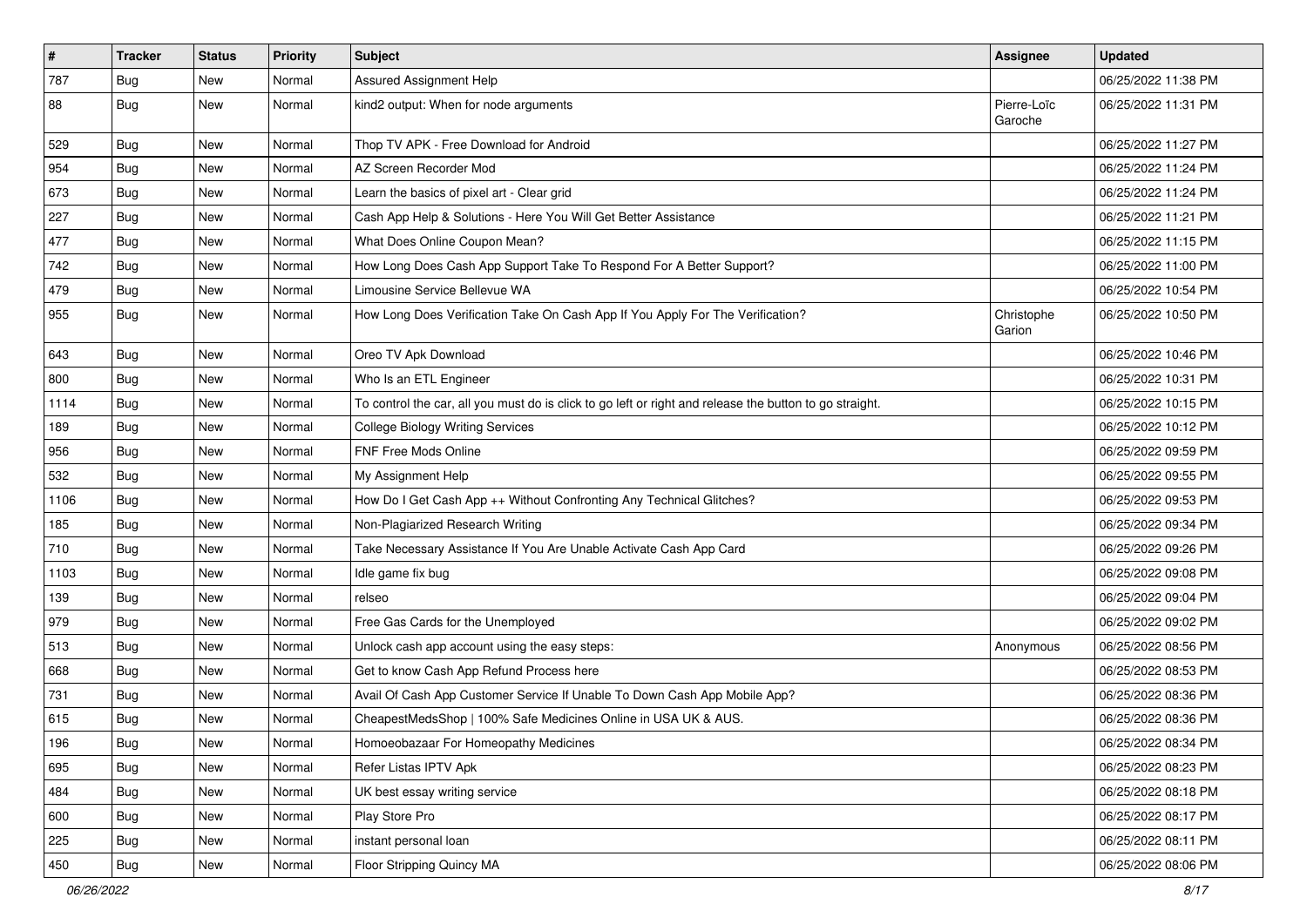| $\vert$ # | <b>Tracker</b> | <b>Status</b> | <b>Priority</b> | <b>Subject</b>                                                                   | Assignee               | <b>Updated</b>      |
|-----------|----------------|---------------|-----------------|----------------------------------------------------------------------------------|------------------------|---------------------|
| 457       | <b>Bug</b>     | New           | Normal          | Carpet Cleaning Medford MA                                                       |                        | 06/25/2022 07:36 PM |
| 183       | <b>Bug</b>     | <b>New</b>    | Normal          | Nursing Assignment Help Online                                                   |                        | 06/25/2022 07:34 PM |
| 704       | Bug            | New           | Normal          | Reach support team of Chime Customer Service for instant help                    |                        | 06/25/2022 07:25 PM |
| 524       | <b>Bug</b>     | <b>New</b>    | Normal          | How Does Google Account Recovery Work If Your Account Is Hacked?                 |                        | 06/25/2022 07:08 PM |
| 178       | Bug            | New           | Normal          | transparent lace wigs                                                            |                        | 06/25/2022 07:07 PM |
| 716       | <b>Bug</b>     | New           | Normal          | La celebración de un BabyShower.                                                 |                        | 06/25/2022 06:52 PM |
| 564       | <b>Bug</b>     | New           | Normal          | How To Install RepelisPlus On Your Android Phone?                                |                        | 06/25/2022 06:46 PM |
| 579       | <b>Bug</b>     | New           | Normal          | YOUR CV MAKES YOUR FIRST IMPRESSION                                              | Christophe<br>Garion   | 06/25/2022 06:46 PM |
| 233       | <b>Bug</b>     | <b>New</b>    | Normal          | Anauthorsway.com: My User Experience                                             |                        | 06/25/2022 06:28 PM |
| 1024      | Bug            | New           | Normal          | How to choose the right broker                                                   |                        | 06/25/2022 06:23 PM |
| 1025      | <b>Bug</b>     | <b>New</b>    | Normal          | how to change the logo in wordpress                                              |                        | 06/25/2022 06:20 PM |
| 1026      | Bug            | New           | Normal          | New Puzzle Game for All Age - Dordle                                             |                        | 06/25/2022 06:17 PM |
| 1027      | Bug            | New           | Normal          | Word hurdle: Viral and Fun Online Game                                           |                        | 06/25/2022 06:13 PM |
| 526       | Bug            | <b>New</b>    | Normal          | Soundcloud to mp3 converter - Download Soundcloud songs                          |                        | 06/25/2022 05:36 PM |
| 804       | <b>Bug</b>     | New           | Normal          | Review                                                                           |                        | 06/25/2022 05:07 PM |
| 709       | <b>Bug</b>     | New           | Normal          | How To Load Cash App Card At Walmart Without Having To Face Any Hassle?          |                        | 06/25/2022 05:02 PM |
| 636       | Bug            | New           | Normal          | What is the most popular furniture color?                                        |                        | 06/25/2022 04:57 PM |
| 133       | <b>Bug</b>     | New           | Normal          | craftlabs                                                                        |                        | 06/25/2022 04:43 PM |
| 590       | Bug            | New           | Normal          | Follow proper initiatives to check my cash app card balance:                     |                        | 06/25/2022 04:29 PM |
| 798       | Bug            | <b>New</b>    | Normal          | Who Is an ETL Engineer                                                           |                        | 06/25/2022 04:19 PM |
| 483       | Bug            | New           | Normal          | UK best essay writing service                                                    |                        | 06/25/2022 04:05 PM |
| 634       | <b>Bug</b>     | New           | Normal          | Buy Vidalista Tablets (Tadalafil) at [\$25 OFF + Free Shipping] Vidalistatablets |                        | 06/25/2022 04:00 PM |
| 598       | <b>Bug</b>     | New           | Normal          | Universo s / f Download                                                          |                        | 06/25/2022 03:38 PM |
| 653       | <b>Bug</b>     | New           | Normal          | Jujube (Jinjoles): Properties And Health Benefits                                |                        | 06/25/2022 03:18 PM |
| 735       | Bug            | New           | Normal          | A quick fix of how to get money back from cash app stocks                        |                        | 06/25/2022 02:59 PM |
| 534       | <b>Bug</b>     | New           | Normal          | Know how to initiate cash app refund by contacting the technical team            | Pierre-Loïc<br>Garoche | 06/25/2022 02:56 PM |
| 694       | <b>Bug</b>     | New           | Normal          | How to Get Guidance On How To Cash App Withdrawal Limit?                         | Christophe<br>Garion   | 06/25/2022 02:42 PM |
| 234       | Bug            | New           | Normal          | My Personal Experience With the College Writing Services                         |                        | 06/25/2022 02:33 PM |
| 720       | <b>Bug</b>     | New           | Normal          | How does Cash App Phone Number provide a quick treatment?                        |                        | 06/25/2022 02:32 PM |
| 556       | <b>Bug</b>     | New           | Normal          | Play Game Mod Apk With Your Friends                                              |                        | 06/25/2022 02:31 PM |
| 584       | <b>Bug</b>     | New           | Normal          | Want the cash app customer service number to check balance?                      |                        | 06/25/2022 02:30 PM |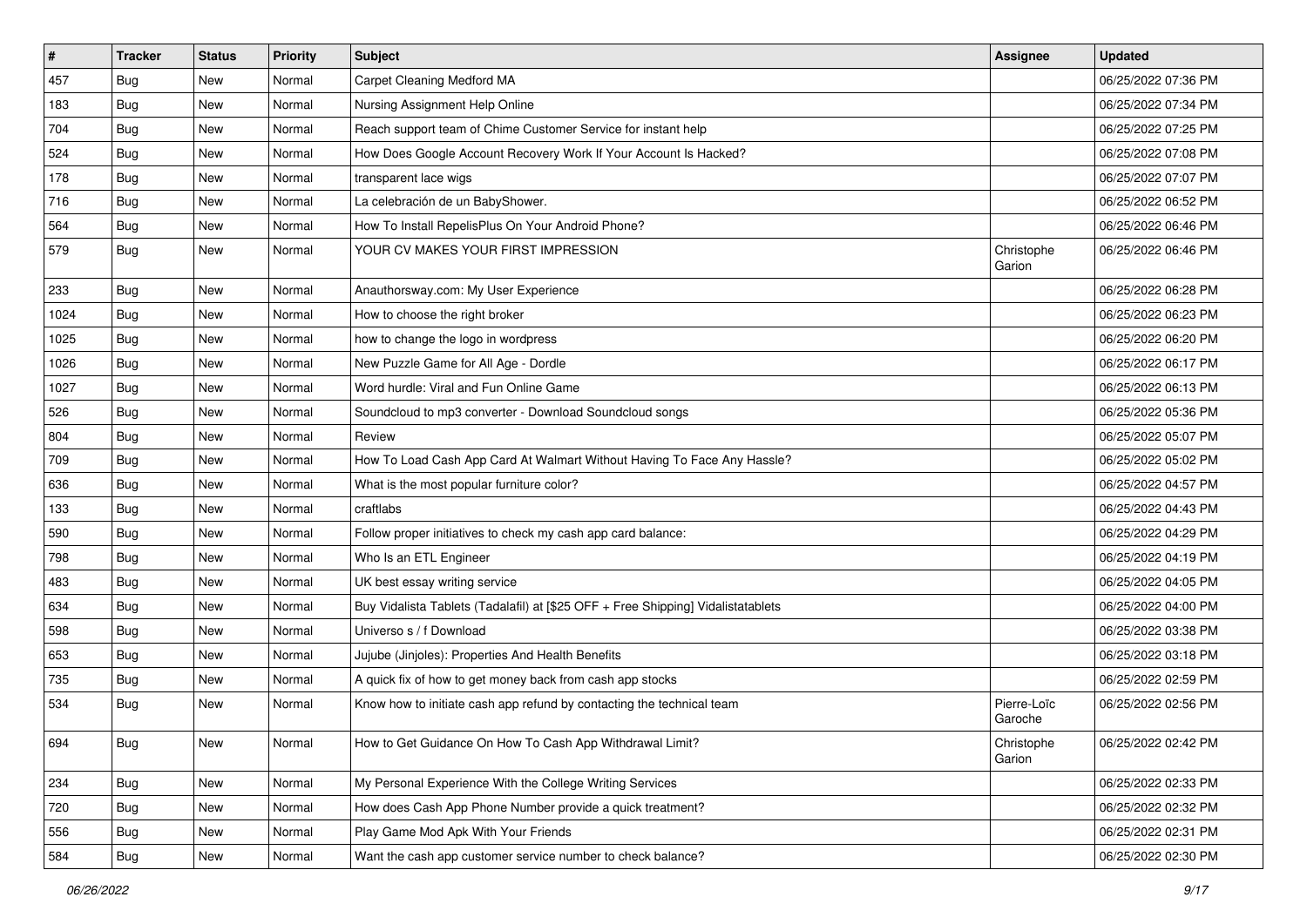| $\sharp$ | <b>Tracker</b> | <b>Status</b> | <b>Priority</b> | <b>Subject</b>                                                                                                                                                                                                                                                        | <b>Assignee</b>      | <b>Updated</b>      |
|----------|----------------|---------------|-----------------|-----------------------------------------------------------------------------------------------------------------------------------------------------------------------------------------------------------------------------------------------------------------------|----------------------|---------------------|
| 722      | <b>Bug</b>     | New           | Normal          | Vergrößern Sie Instagram-Fotos mit instazoom                                                                                                                                                                                                                          | Christophe<br>Garion | 06/25/2022 02:24 PM |
| 822      | Bug            | New           | Normal          | Dowload Your Boyfriend Game                                                                                                                                                                                                                                           |                      | 06/25/2022 02:15 PM |
| 667      | Bug            | New           | Normal          | What Is a Ringtone?                                                                                                                                                                                                                                                   |                      | 06/25/2022 02:04 PM |
| 703      | Bug            | New           | Normal          | For real-time help, dial Facebook customer service number                                                                                                                                                                                                             |                      | 06/25/2022 02:00 PM |
| 619      | <b>Bug</b>     | New           | Normal          | Online Trusted Medicine Store in US for Health - Genericmedsupply                                                                                                                                                                                                     |                      | 06/25/2022 01:55 PM |
| 797      | <b>Bug</b>     | New           | Normal          | Psychedelic                                                                                                                                                                                                                                                           | Christophe<br>Garion | 06/25/2022 12:37 PM |
| 588      | Bug            | New           | Normal          | YouTube Vanced Apk Manager App - Como instalá-lo                                                                                                                                                                                                                      |                      | 06/25/2022 12:21 PM |
| 689      | <b>Bug</b>     | New           | Normal          | How to use twitch.tv/activate?                                                                                                                                                                                                                                        |                      | 06/25/2022 12:12 PM |
| 715      | <b>Bug</b>     | New           | Normal          | Puppy Playtime Descargar gratis                                                                                                                                                                                                                                       |                      | 06/25/2022 12:10 PM |
| 808      | Bug            | New           | Normal          | Sinnvolle Guten-Morgen-Grüße                                                                                                                                                                                                                                          |                      | 06/25/2022 12:09 PM |
| 347      | Bug            | New           | Normal          | Eco/Green Cleaning Services in Chesapeake VA                                                                                                                                                                                                                          |                      | 06/25/2022 12:06 PM |
| 805      | <b>Bug</b>     | New           | Normal          | Ketamine Online Store                                                                                                                                                                                                                                                 | Christophe<br>Garion | 06/25/2022 11:28 AM |
| 789      | Bug            | New           | Normal          | Full version                                                                                                                                                                                                                                                          |                      | 06/25/2022 11:26 AM |
| 687      | <b>Bug</b>     | New           | Normal          | How to use twitch.tv/activate?                                                                                                                                                                                                                                        |                      | 06/25/2022 10:58 AM |
| 724      | Bug            | <b>New</b>    | Normal          | Dial Chime Customer support number for a quick response                                                                                                                                                                                                               |                      | 06/25/2022 10:58 AM |
| 538      | <b>Bug</b>     | New           | Normal          | Will cash app refund money if scammed quickly?                                                                                                                                                                                                                        |                      | 06/25/2022 10:20 AM |
| 518      | Bug            | New           | Normal          | How To Check The Balance Of Cash App Account By Taking Cash App Support?                                                                                                                                                                                              |                      | 06/25/2022 10:09 AM |
| 765      | Bug            | New           | Normal          | Follow proper initiatives to check my cash app                                                                                                                                                                                                                        |                      | 06/25/2022 10:08 AM |
| 239      | <b>Bug</b>     | New           | Normal          | Algunas características más de Choices MOD APK                                                                                                                                                                                                                        |                      | 06/25/2022 10:05 AM |
| 143      | Bug            | <b>New</b>    | Normal          | Bob lace front wigs                                                                                                                                                                                                                                                   |                      | 06/25/2022 10:05 AM |
| 641      | <b>Bug</b>     | New           | Normal          | Get Best Economics Dissertation Writing Service                                                                                                                                                                                                                       |                      | 06/25/2022 10:04 AM |
| 672      | Bug            | New           | Normal          | The easiest way to delete ringtones on iPhone                                                                                                                                                                                                                         |                      | 06/25/2022 10:02 AM |
| 138      | <b>Bug</b>     | New           | Normal          | own-sweethome                                                                                                                                                                                                                                                         |                      | 06/25/2022 09:59 AM |
| 593      | <b>Bug</b>     | New           | Normal          | Eiffel Spark Ultimate C2 SN series is a fully synthetic range of advanced performance engine oils blended in high<br>performance fully synthetic (PAO - polyalphaolefin) basestocks fortified with advanced technology additive system,<br>specifically formulated to |                      | 06/25/2022 09:51 AM |
| 711      | <b>Bug</b>     | New           | Normal          | Human Fall Flat Apk Download                                                                                                                                                                                                                                          |                      | 06/25/2022 09:44 AM |
| 1126     | Bug            | <b>New</b>    | Normal          | 1PLSD                                                                                                                                                                                                                                                                 |                      | 06/25/2022 09:36 AM |
| 474      | Bug            | New           | Normal          | Floor Waxing Arlington MA                                                                                                                                                                                                                                             |                      | 06/25/2022 09:26 AM |
| 149      | <b>Bug</b>     | New           | Normal          | dftgy                                                                                                                                                                                                                                                                 |                      | 06/25/2022 07:33 AM |
| 114      | Bug            | New           | Normal          | Medical Research Writing Services                                                                                                                                                                                                                                     |                      | 06/25/2022 07:20 AM |
| 651      | Bug            | New           | Normal          | Salmon Health Benefits                                                                                                                                                                                                                                                |                      | 06/25/2022 07:05 AM |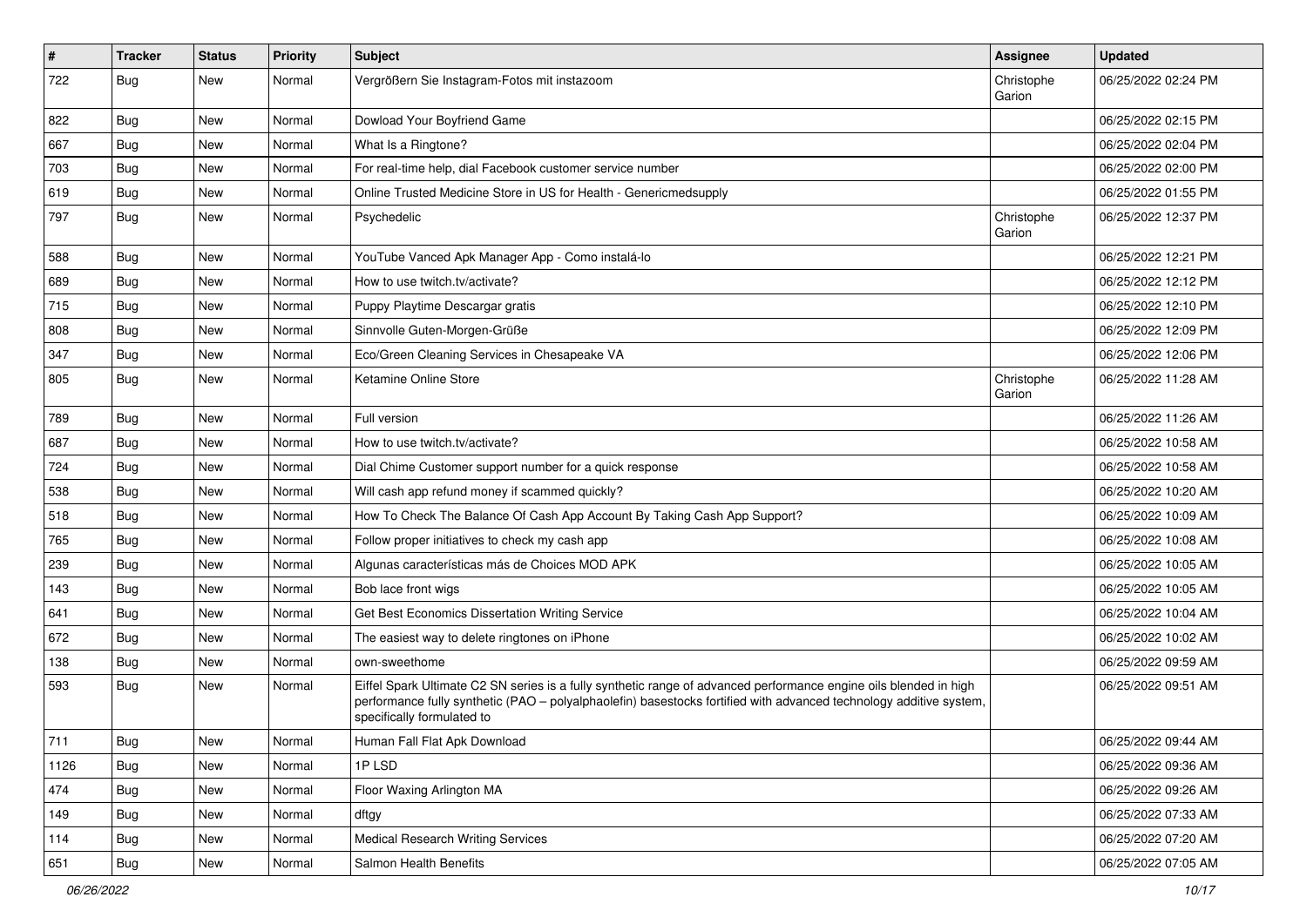| $\vert$ # | <b>Tracker</b> | <b>Status</b> | <b>Priority</b> | <b>Subject</b>                                                                                               | <b>Assignee</b>        | <b>Updated</b>      |
|-----------|----------------|---------------|-----------------|--------------------------------------------------------------------------------------------------------------|------------------------|---------------------|
| 684       | <b>Bug</b>     | New           | Normal          | Difference between paper map and online map                                                                  |                        | 06/25/2022 06:57 AM |
| 780       | <b>Bug</b>     | New           | Normal          | <b>Best Whatsapp Modified APKs</b>                                                                           | Pierre-Loïc<br>Garoche | 06/25/2022 06:54 AM |
| 317       | Bug            | New           | Normal          | Eco/Green Cleaning Services in Virginia Beach VA                                                             |                        | 06/25/2022 06:50 AM |
| 164       | <b>Bug</b>     | New           | Normal          | dfgbd                                                                                                        |                        | 06/25/2022 06:49 AM |
| 595       | Bug            | New           | Normal          | RFM Online - une révolution dans la gestion de l'identité numérique                                          |                        | 06/25/2022 06:29 AM |
| 726       | Bug            | New           | Normal          | Mobile Application Development Services                                                                      |                        | 06/25/2022 06:02 AM |
| 697       | Bug            | New           | Normal          | How to Descargar Pura TV For Android                                                                         |                        | 06/25/2022 06:01 AM |
| 571       | Bug            | New           | Normal          | How may the Cash app dispute your trade?                                                                     | Pierre-Loïc<br>Garoche | 06/25/2022 05:15 AM |
| 769       | <b>Bug</b>     | New           | Normal          | check my cash app                                                                                            |                        | 06/25/2022 04:55 AM |
| 533       | <b>Bug</b>     | <b>New</b>    | Normal          | How to complete the homework assignments in economics in the easiest way?                                    |                        | 06/25/2022 04:41 AM |
| 645       | <b>Bug</b>     | New           | Normal          | thong tin chinh xac nhat hom nay                                                                             |                        | 06/25/2022 04:16 AM |
| 280       | Bug            | New           | Normal          | Pacific Web Design                                                                                           |                        | 06/25/2022 02:56 AM |
| 315       | Bug            | New           | Normal          | Dissertation help UK                                                                                         |                        | 06/25/2022 02:51 AM |
| 784       | Bug            | New           | Normal          | How To Add Money On Cash App Card And Check The Funds?                                                       |                        | 06/25/2022 02:10 AM |
| 773       | <b>Bug</b>     | New           | Normal          | Spades - Play online free                                                                                    |                        | 06/25/2022 02:00 AM |
| 113       | <b>Bug</b>     | New           | Normal          | ufc 254 live                                                                                                 |                        | 06/25/2022 01:50 AM |
| 690       | <b>Bug</b>     | New           | Normal          | campervan hire                                                                                               |                        | 06/25/2022 01:32 AM |
| 781       | <b>Bug</b>     | New           | Normal          | Free Whatsapp Group to Join                                                                                  |                        | 06/25/2022 01:25 AM |
| 129       | Bug            | New           | Normal          | xcvgbgh                                                                                                      |                        | 06/25/2022 12:48 AM |
| 344       | Bug            | New           | Normal          | Odor Removal Services in Chesapeake VA                                                                       |                        | 06/25/2022 12:42 AM |
| 802       | Bug            | <b>New</b>    | Normal          | Who Is an ETL Engineer                                                                                       |                        | 06/25/2022 12:34 AM |
| 182       | Bug            | New           | Normal          | <b>Healthcare Custom Writing Services</b>                                                                    |                        | 06/25/2022 12:31 AM |
| 123       | <b>Bug</b>     | New           | Normal          | https://www.reddit.com/r/NRLgrandfinal2020/                                                                  |                        | 06/25/2022 12:24 AM |
| 489       | Bug            | New           | Normal          | Get cash app refund instantly if sent to the wrong person                                                    |                        | 06/25/2022 12:09 AM |
| 809       | <b>Bug</b>     | New           | Normal          | Smash Karts - immerse yourself in the exciting race                                                          |                        | 06/24/2022 11:37 PM |
| 565       | <b>Bug</b>     | New           | Normal          | How To Install RepelisPlus On Your Android Phone?                                                            |                        | 06/24/2022 11:27 PM |
| 801       | Bug            | New           | Normal          | Who Is an ETL Engineer                                                                                       |                        | 06/24/2022 11:18 PM |
| 210       | Bug            | New           | Normal          | Issue with check symbol in Cash App? Dial assist number with calling Cash App customer service phone number. |                        | 06/24/2022 10:52 PM |
| 316       | Bug            | New           | Normal          | Finden Sie den besten Klingelton für Ihr Telefon                                                             |                        | 06/24/2022 10:28 PM |
| 674       | <b>Bug</b>     | New           | Normal          | The best game in 2021                                                                                        | Pierre-Loïc<br>Garoche | 06/24/2022 10:05 PM |
| 247       | <b>Bug</b>     | New           | Normal          | best 4 Channel Amp                                                                                           |                        | 06/24/2022 09:44 PM |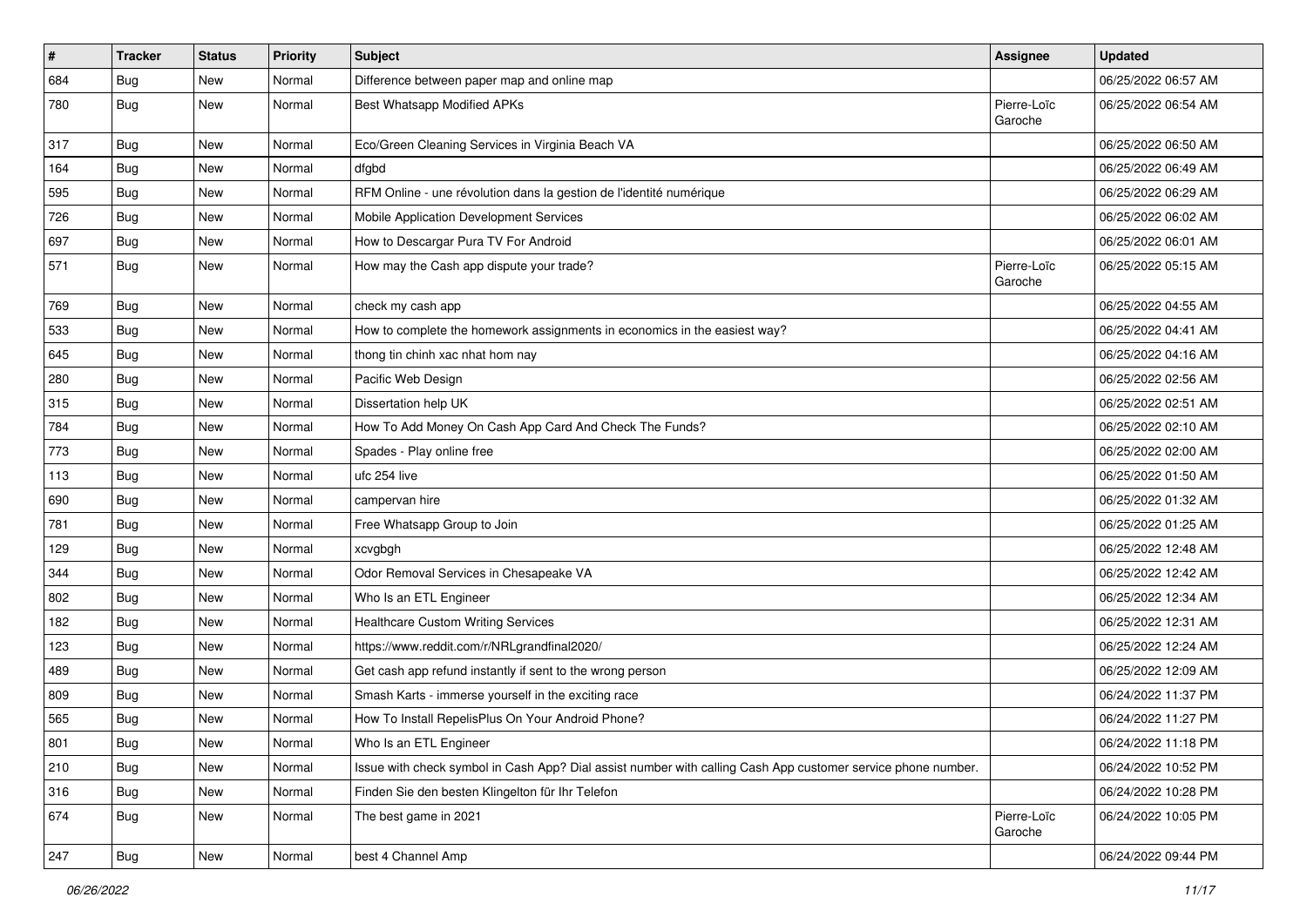| $\vert$ # | <b>Tracker</b> | <b>Status</b> | <b>Priority</b> | Subject                                                                             | <b>Assignee</b>        | <b>Updated</b>      |
|-----------|----------------|---------------|-----------------|-------------------------------------------------------------------------------------|------------------------|---------------------|
| 721       | Bug            | New           | Normal          | Cómo instalar un Mod Apk                                                            |                        | 06/24/2022 09:39 PM |
| 707       | <b>Bug</b>     | New           | Normal          | Why Accounting Assignments Are Beneficial For The Students?                         | Pierre-Loïc<br>Garoche | 06/24/2022 09:16 PM |
| 589       | <b>Bug</b>     | <b>New</b>    | Normal          | How can I get the cash app phone number of customer support?                        |                        | 06/24/2022 08:57 PM |
| 568       | <b>Bug</b>     | New           | Normal          | Instale a versão mais recente do YouTube Premium                                    |                        | 06/24/2022 08:51 PM |
| 623       | <b>Bug</b>     | <b>New</b>    | Normal          | Listen to online radio stations for mobile phones                                   |                        | 06/24/2022 08:21 PM |
| 640       | Bug            | New           | Normal          | play game with me                                                                   |                        | 06/24/2022 08:20 PM |
| 759       | Bug            | New           | Normal          | Canon IJ Network Tool                                                               | Pierre-Loïc<br>Garoche | 06/24/2022 08:18 PM |
| 537       | Bug            | <b>New</b>    | Normal          | Get tech assistance with customer support on ATT Yahoo email login issue.           |                        | 06/24/2022 08:07 PM |
| 664       | Bug            | New           | Normal          | Tea TV Apk Download - The Best Way to Watch Movies Offline                          |                        | 06/24/2022 08:01 PM |
| 629       | <b>Bug</b>     | New           | Normal          | How Can I Load Cash App Card at Walmart straight away?                              |                        | 06/24/2022 07:55 PM |
| 461       | Bug            | New           | Normal          | Germs Removal Medford MA                                                            |                        | 06/24/2022 05:59 PM |
| 603       | Bug            | New           | Normal          | Premiere gratuito da lista de IPTV                                                  |                        | 06/24/2022 05:30 PM |
| 712       | Bug            | New           | Normal          | <b>Tips and Tricks</b>                                                              |                        | 06/24/2022 04:19 PM |
| 616       | <b>Bug</b>     | New           | Normal          | Buy Anavar Tablets   Anavar For Sale in USA, UK & Australia                         |                        | 06/24/2022 03:52 PM |
| 701       | <b>Bug</b>     | New           | Normal          | Why Law Essay Helper UK is Necessary?                                               |                        | 06/24/2022 03:17 PM |
| 516       | <b>Bug</b>     | New           | Normal          | Does Cash App Help To Get Cash App Refund Without Any Interruption?                 |                        | 06/24/2022 01:56 PM |
| 782       | Bug            | <b>New</b>    | Normal          | Comment faire une sonnerie téléphonique                                             |                        | 06/24/2022 01:32 PM |
| 561       | Bug            | New           | Normal          | Enjoy the Full YouTube Premium Experience With YouTube Premium Membership           |                        | 06/24/2022 11:10 AM |
| 599       | Bug            | <b>New</b>    | Normal          | Do you know how to delete cash app account from your computer?                      |                        | 06/24/2022 10:42 AM |
| 285       | <b>Bug</b>     | New           | Normal          | Have you ever written an essay?                                                     |                        | 06/24/2022 09:38 AM |
| 1125      | <b>Bug</b>     | New           | Normal          | What is Wordscapes?                                                                 |                        | 06/24/2022 09:05 AM |
| 661       | <b>Bug</b>     | New           | Normal          | Turbo VPN MOD APK Download                                                          |                        | 06/24/2022 08:51 AM |
| 762       | <b>Bug</b>     | New           | Normal          | How To Add Money To A Cash App Card If Struggling With Low Amount?                  |                        | 06/24/2022 07:48 AM |
| 736       | Bug            | New           | Normal          | I Want to Edit in My Website (transfer-factor.net) Unfortunately, Unable to Edit It |                        | 06/24/2022 07:32 AM |
| 678       | <b>Bug</b>     | New           | Normal          | How to be a winner in buidnow gg                                                    |                        | 06/24/2022 06:57 AM |
| 655       | <b>Bug</b>     | <b>New</b>    | Normal          | <b>Eggplant Health Benefits</b>                                                     |                        | 06/24/2022 05:17 AM |
| 1124      | <b>Bug</b>     | New           | Normal          | Cookie clicker unblocked                                                            |                        | 06/24/2022 05:14 AM |
| 688       | <b>Bug</b>     | New           | Normal          | How to use twitch.tv/activate?                                                      |                        | 06/24/2022 04:16 AM |
| 1123      | <b>Bug</b>     | New           | Normal          | Where To Watch FIFA World Cup 2022                                                  |                        | 06/24/2022 03:51 AM |
| 761       | Bug            | New           | Normal          | What is it about basketball that makes it so popular in the United States?          | Corentin<br>Lauverjat  | 06/24/2022 03:48 AM |
| 134       | <b>Bug</b>     | New           | Normal          | wisegolfers                                                                         |                        | 06/24/2022 03:34 AM |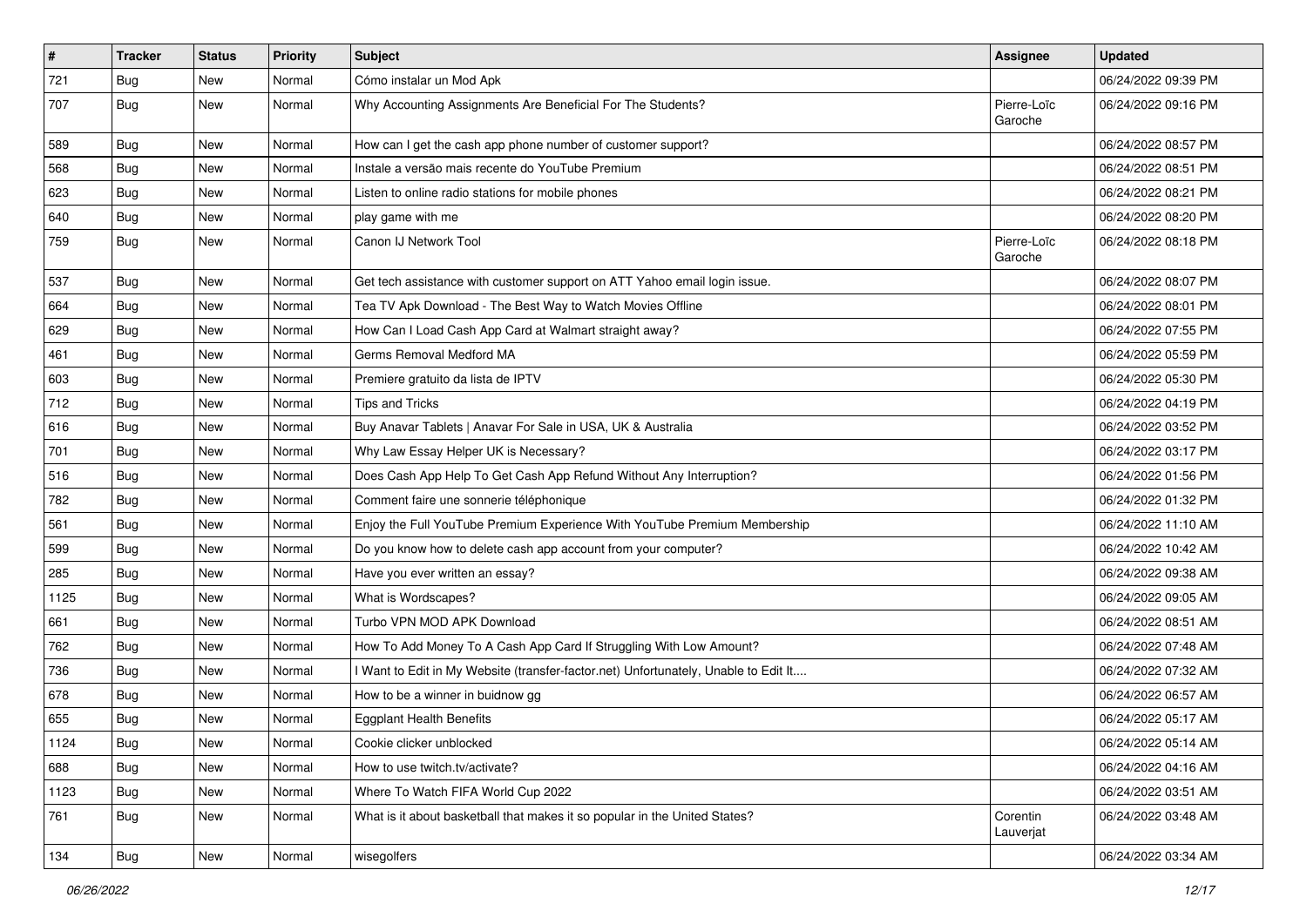| $\vert$ # | <b>Tracker</b> | <b>Status</b> | <b>Priority</b> | Subject                                                                             | <b>Assignee</b>        | <b>Updated</b>      |
|-----------|----------------|---------------|-----------------|-------------------------------------------------------------------------------------|------------------------|---------------------|
| 222       | <b>Bug</b>     | New           | Normal          | Social Profile links                                                                |                        | 06/24/2022 02:53 AM |
| 933       | Bug            | <b>New</b>    | Normal          | How Can I Watch Movies on My Mobile Phone                                           |                        | 06/24/2022 12:55 AM |
| 145       | Bug            | New           | Normal          | abdulbaissagar                                                                      |                        | 06/23/2022 10:46 PM |
| 550       | <b>Bug</b>     | New           | Normal          | Nederland FM - beste manieren om naar internationale radio op internet te luisteren |                        | 06/23/2022 08:56 PM |
| 656       | Bug            | <b>New</b>    | Normal          | Kiwi Nutrition Facts And Health Benefits                                            |                        | 06/23/2022 05:18 PM |
| 816       | <b>Bug</b>     | New           | Normal          | Play Scribble io fun with everyone                                                  |                        | 06/23/2022 10:52 AM |
| 576       | Bug            | <b>New</b>    | Normal          | So laden Sie ein Instagram-Bild herunter                                            |                        | 06/23/2022 09:23 AM |
| 460       | Bug            | New           | Normal          | Floor Cleaning Medford MA                                                           |                        | 06/23/2022 08:39 AM |
| 815       | Bug            | New           | Normal          | how do i call cash app customer service                                             | Xavier Thirioux        | 06/23/2022 08:36 AM |
| 471       | <b>Bug</b>     | <b>New</b>    | Normal          | Residential Floor Cleaning Westchester MA                                           |                        | 06/23/2022 07:55 AM |
| 469       | <b>Bug</b>     | New           | Normal          | Germs Removal Westchester MA                                                        |                        | 06/23/2022 06:11 AM |
| 632       | <b>Bug</b>     | New           | Normal          | CheapestMedsShop   100% Safe Medicines Online in UK & AUS.                          |                        | 06/23/2022 05:23 AM |
| 817       | Bug            | <b>New</b>    | Normal          | Pacman 30th Anniversary                                                             |                        | 06/23/2022 04:51 AM |
| 1122      | Bug            | New           | Normal          | Count the number of words on the Microsoft Word application in the phone            |                        | 06/23/2022 04:19 AM |
| 553       | Bug            | <b>New</b>    | Normal          | Cinema HD APK - Free Movie Enjoyment App on Android                                 |                        | 06/23/2022 02:21 AM |
| 313       | Bug            | New           | Normal          | Water Extraction Services in Virginia Beach VA                                      |                        | 06/23/2022 02:14 AM |
| 766       | <b>Bug</b>     | New           | Normal          | Pobreflix Mod APK Review                                                            |                        | 06/23/2022 01:39 AM |
| 562       | Bug            | <b>New</b>    | Normal          | Learn Basic Mahjong Rules                                                           |                        | 06/23/2022 12:48 AM |
| 245       | Bug            | New           | Normal          | Write My Essay For Me Cheap                                                         |                        | 06/22/2022 05:30 PM |
| 926       | Bug            | <b>New</b>    | Normal          | tavor 7                                                                             |                        | 06/22/2022 05:08 PM |
| 155       | Bug            | New           | Normal          | Cant access my cash app account                                                     | Pierre-Loïc<br>Garoche | 06/22/2022 02:15 PM |
| 1121      | Bug            | <b>New</b>    | Normal          | LustreC do not run                                                                  |                        | 06/22/2022 08:43 AM |
| 796       | <b>Bug</b>     | New           | Normal          | How Does Cash App ++ actually work and What is the process of it                    |                        | 06/22/2022 07:03 AM |
| 614       | <b>Bug</b>     | New           | Normal          | Como baixar o MOD APK no celular                                                    |                        | 06/22/2022 04:46 AM |
| 262       | Bug            | <b>New</b>    | Normal          | It this true to dealing Wuth                                                        |                        | 06/22/2022 04:07 AM |
| 786       | <b>Bug</b>     | New           | Normal          | Best Assignment Help in Australia & UK                                              |                        | 06/21/2022 09:28 PM |
| 1069      | <b>Bug</b>     | New           | Normal          | how to get cash app support phone number 24*7 available                             |                        | 06/21/2022 08:36 PM |
| 249       | <b>Bug</b>     | New           | Normal          | Steps to Activate Cash App Card in Less then 2 Minutes - Get Information            | Pierre-Loïc<br>Garoche | 06/21/2022 07:52 PM |
| 1072      | <b>Bug</b>     | <b>New</b>    | Normal          | ij.start canon                                                                      |                        | 06/21/2022 06:56 PM |
| 1071      | <b>Bug</b>     | New           | Normal          | Cinema HD Review - Cinemahdv2.net                                                   |                        | 06/21/2022 06:54 PM |
| 464       | <b>Bug</b>     | New           | Normal          | Upholstery Cleaning Westchester MA                                                  |                        | 06/21/2022 04:02 PM |
| 785       | <b>Bug</b>     | New           | Normal          | How To Get Money Off Cash App Without Card Or With A Card?                          |                        | 06/21/2022 03:59 PM |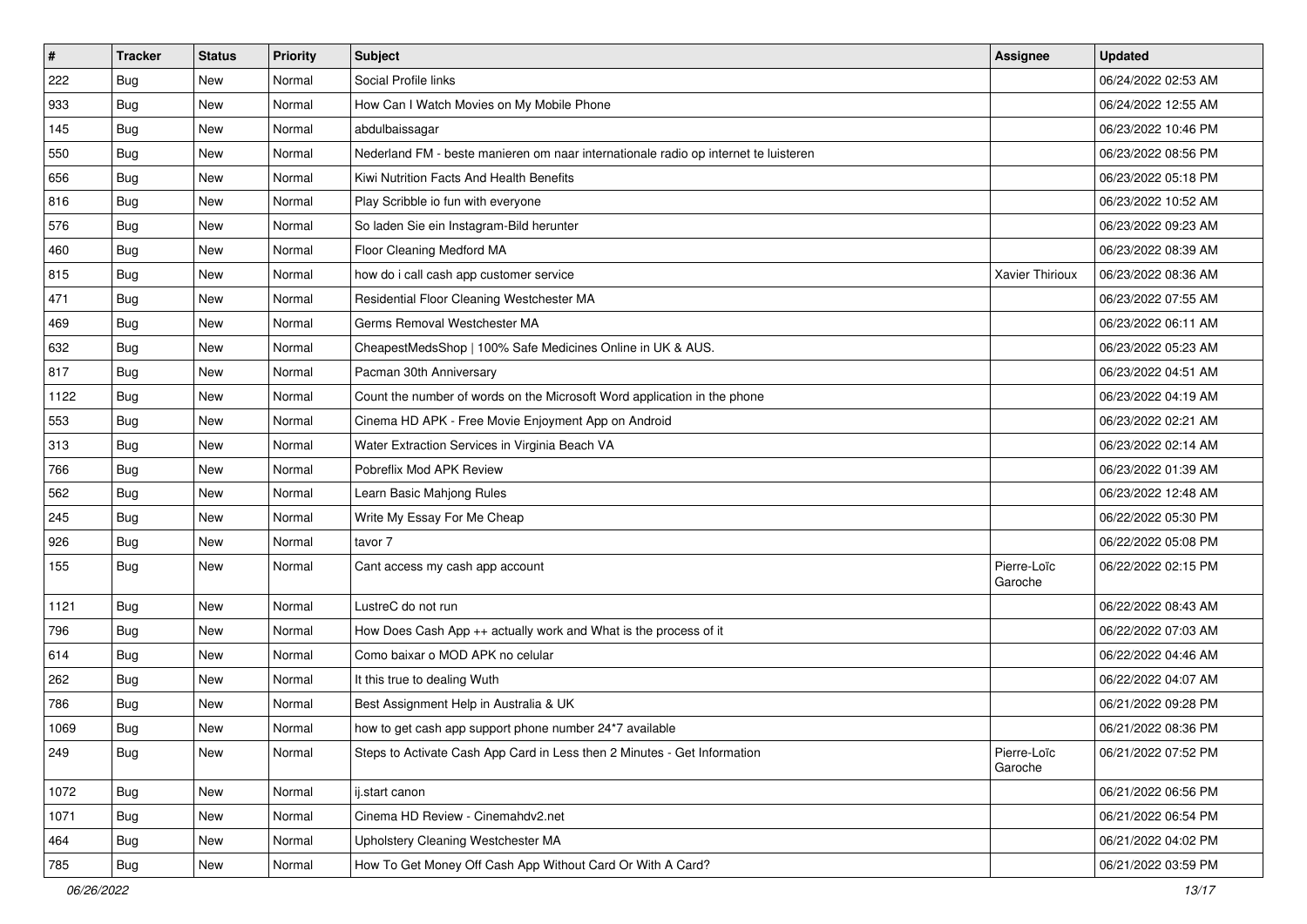| $\vert$ # | <b>Tracker</b> | <b>Status</b> | <b>Priority</b> | <b>Subject</b>                                                                                                                                                                                                                                    | Assignee               | <b>Updated</b>      |
|-----------|----------------|---------------|-----------------|---------------------------------------------------------------------------------------------------------------------------------------------------------------------------------------------------------------------------------------------------|------------------------|---------------------|
| 1097      | <b>Bug</b>     | New           | Normal          | Race and experience new life.                                                                                                                                                                                                                     |                        | 06/21/2022 09:35 AM |
| 1119      | <b>Bug</b>     | <b>New</b>    | Normal          | Klondike Solitaire                                                                                                                                                                                                                                |                        | 06/21/2022 08:25 AM |
| 154       | Bug            | New           | Normal          | fdgyyrut gyrtrw                                                                                                                                                                                                                                   |                        | 06/21/2022 07:35 AM |
| 1118      | <b>Bug</b>     | <b>New</b>    | Normal          | Gameplay Minecraft                                                                                                                                                                                                                                |                        | 06/21/2022 06:33 AM |
| 1116      | Bug            | New           | Normal          | ipTV smarts pro                                                                                                                                                                                                                                   |                        | 06/21/2022 06:09 AM |
| 1117      | <b>Bug</b>     | New           | Normal          | Equal Words - Word search game for PC and Windows Phone                                                                                                                                                                                           |                        | 06/21/2022 05:38 AM |
| 624       | <b>Bug</b>     | New           | Normal          | Use go with the Driving Directions for your go                                                                                                                                                                                                    |                        | 06/21/2022 04:54 AM |
| 321       | <b>Bug</b>     | New           | Normal          | Tile & Grout Cleaning Services in Virginia Beach VA                                                                                                                                                                                               |                        | 06/21/2022 03:04 AM |
| 1113      | <b>Bug</b>     | New           | Normal          | Press the button to control your car                                                                                                                                                                                                              |                        | 06/20/2022 12:09 PM |
| 1092      | <b>Bug</b>     | New           | Normal          | Ellison Estate Vineyard                                                                                                                                                                                                                           |                        | 06/20/2022 12:03 PM |
| 1112      | Bug            | New           | Normal          | What Cash App Policy Says If Random Person Sent Me Money On Cash App?                                                                                                                                                                             |                        | 06/20/2022 07:48 AM |
| 1088      | <b>Bug</b>     | New           | Normal          | Health And Fitness Tips 2022                                                                                                                                                                                                                      | Pierre-Loïc<br>Garoche | 06/20/2022 06:42 AM |
| 1110      | Bug            | New           | Normal          | Six Guns Mod Apk Answers Your Questions                                                                                                                                                                                                           | Pierre-Loïc<br>Garoche | 06/20/2022 04:42 AM |
| 1108      | Bug            | New           | Normal          | Six Guns Mod Apk Answers Your Questions                                                                                                                                                                                                           |                        | 06/20/2022 04:37 AM |
| 811       | <b>Bug</b>     | New           | Normal          | Canon IJ Network Tool                                                                                                                                                                                                                             |                        | 06/20/2022 12:34 AM |
| 591       | <b>Bug</b>     | New           | Normal          | How To Find Facebook Modifications For Your Spotify Premium Apk?                                                                                                                                                                                  |                        | 06/19/2022 06:07 AM |
| 860       | <b>Bug</b>     | New           | Normal          | pokemon guide                                                                                                                                                                                                                                     | Pierre-Loïc<br>Garoche | 06/18/2022 08:18 PM |
| 895       | Bug            | New           | Normal          | Cash App Scams                                                                                                                                                                                                                                    |                        | 06/18/2022 02:36 PM |
| 176       | Bug            | New           | Normal          | instant loan without documents                                                                                                                                                                                                                    |                        | 06/18/2022 01:43 PM |
| 253       | <b>Bug</b>     | New           | Normal          | Florence Lawrence                                                                                                                                                                                                                                 |                        | 06/18/2022 01:09 PM |
| 776       | <b>Bug</b>     | New           | Normal          | Wibargain                                                                                                                                                                                                                                         |                        | 06/17/2022 08:52 PM |
| 670       | Bug            | New           | Normal          | JTWhatsApp Apk - The New and Improved WhatsApp                                                                                                                                                                                                    |                        | 06/17/2022 04:36 PM |
| 339       | Bug            | New           | Normal          | Upholstery Cleaning Services in Norfolk VA                                                                                                                                                                                                        |                        | 06/17/2022 04:36 AM |
| 1104      | <b>Bug</b>     | New           | Normal          | Idle game fix bug                                                                                                                                                                                                                                 |                        | 06/17/2022 04:35 AM |
| 918       | <b>Bug</b>     | New           | Normal          | Antivirus for IOS                                                                                                                                                                                                                                 |                        | 06/16/2022 10:36 PM |
| 1001      | <b>Bug</b>     | New           | Normal          | Venmo Keep Saying Error?                                                                                                                                                                                                                          |                        | 06/16/2022 02:11 PM |
| 1101      | <b>Bug</b>     | New           | Normal          | How to Delete Cash App History at once?                                                                                                                                                                                                           |                        | 06/16/2022 06:49 AM |
| 675       | <b>Bug</b>     | New           | Normal          | What Are Smart Tactics To Fix Cash App Transfer Failed Hurdles?                                                                                                                                                                                   |                        | 06/16/2022 04:37 AM |
| 949       | <b>Bug</b>     | New           | Normal          | <b>Educational Games</b>                                                                                                                                                                                                                          |                        | 06/15/2022 09:11 PM |
| 544       | <b>Bug</b>     | New           | Normal          | Hey! I had a very cool idea to order our general picture on canvas for my family as a gift. But couldn't find a good<br>one. Once my friend advised me this article in which I found what I was looking for and gave a cool gift to my<br>family. |                        | 06/15/2022 08:13 PM |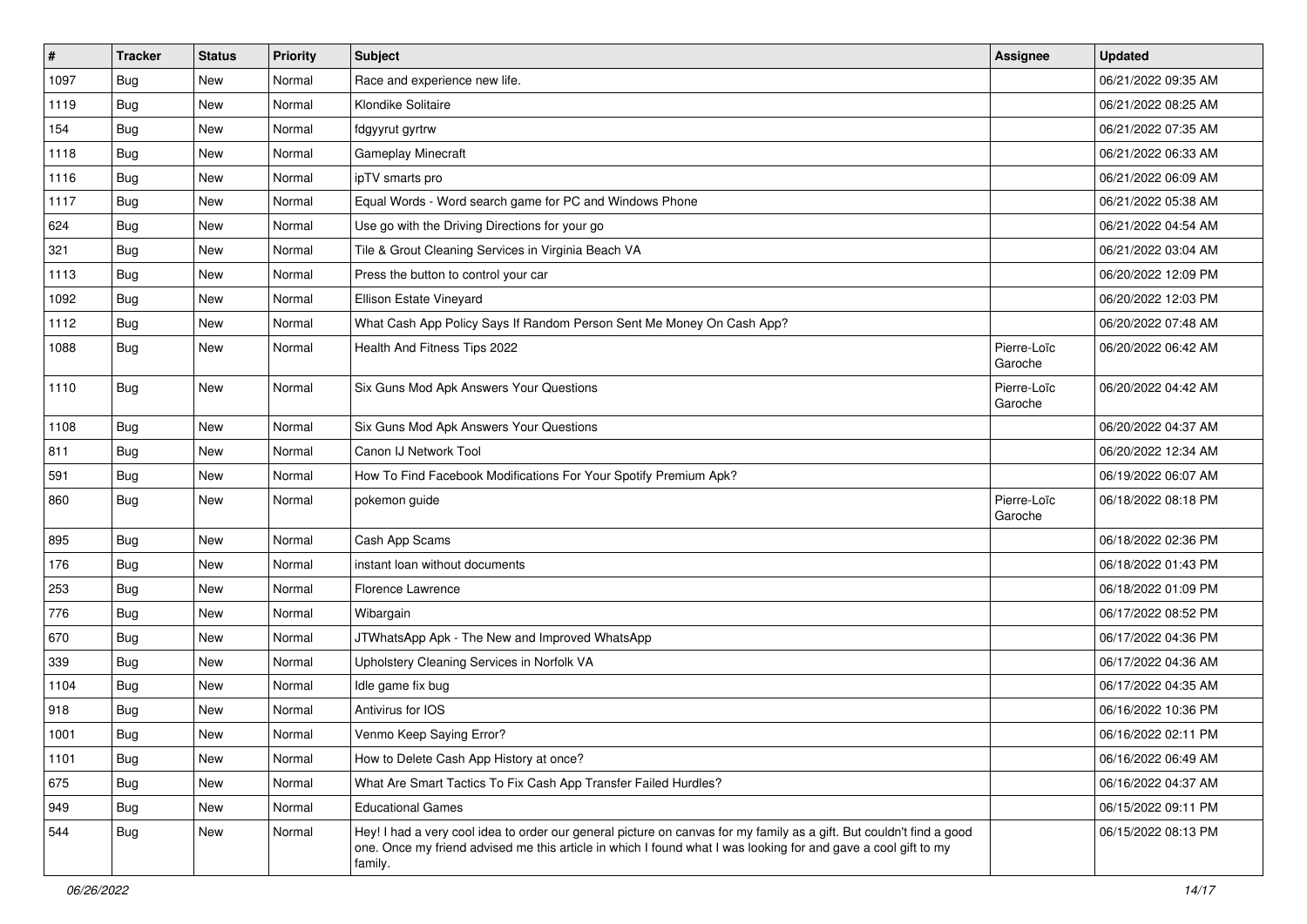| $\vert$ # | <b>Tracker</b> | <b>Status</b> | <b>Priority</b> | <b>Subject</b>                                              | <b>Assignee</b>        | <b>Updated</b>      |
|-----------|----------------|---------------|-----------------|-------------------------------------------------------------|------------------------|---------------------|
| 1078      | Bug            | New           | Normal          | What Bank Is Cash App On Plaid? Find Clarity And Assistance |                        | 06/15/2022 11:56 AM |
| 1080      | <b>Bug</b>     | <b>New</b>    | Normal          | How to use Math Wallet   Nexo wallet   CoinTiger Exchange   |                        | 06/15/2022 11:56 AM |
| 1082      | Bug            | New           | Normal          | Reset chime bank password without phone number              |                        | 06/15/2022 11:56 AM |
| 1098      | <b>Bug</b>     | <b>New</b>    | Normal          | Life of a Fisherman                                         |                        | 06/15/2022 08:10 AM |
| 1079      | <b>Bug</b>     | New           | Normal          | How to get cheap psychology assignment?                     |                        | 06/15/2022 06:00 AM |
| 1096      | Bug            | <b>New</b>    | Normal          | Race and experience new life.                               |                        | 06/15/2022 04:45 AM |
| 1089      | Bug            | <b>New</b>    | Normal          | Pay Someone To Do My Assignment                             |                        | 06/15/2022 04:44 AM |
| 925       | <b>Bug</b>     | New           | Normal          | tavor 7                                                     |                        | 06/15/2022 03:45 AM |
| 1094      | Bug            | New           | Normal          | What time does direct deposit hit Cash App?                 |                        | 06/14/2022 03:27 PM |
| 1093      | <b>Bug</b>     | <b>New</b>    | Normal          | Uniswap Exchange                                            | Christophe<br>Garion   | 06/14/2022 11:55 AM |
| 1091      | Bug            | New           | Normal          | Find family fun indoors and outdoors in the Jungfrau Region |                        | 06/14/2022 09:33 AM |
| 828       | Bug            | New           | Normal          | Nursery management                                          |                        | 06/13/2022 08:55 AM |
| 191       | <b>Bug</b>     | New           | Normal          | <b>B2B Branding</b>                                         |                        | 06/13/2022 12:50 AM |
| 692       | <b>Bug</b>     | <b>New</b>    | Normal          | Esports 888b                                                |                        | 06/12/2022 10:04 AM |
| 1051      | <b>Bug</b>     | New           | Normal          | <b>Dental Supplies USA</b>                                  |                        | 06/11/2022 09:20 PM |
| 1090      | <b>Bug</b>     | <b>New</b>    | Normal          | Pay Someone To Do My Assignment                             |                        | 06/11/2022 03:15 PM |
| 1064      | <b>Bug</b>     | <b>New</b>    | Normal          | How to delete Cash App history?                             | Pierre-Loïc<br>Garoche | 06/11/2022 10:29 AM |
| 1076      | <b>Bug</b>     | New           | Normal          | DedicatedHosting4u                                          |                        | 06/11/2022 09:15 AM |
| 1083      | Bug            | New           | Normal          | coin base review                                            |                        | 06/11/2022 09:13 AM |
| 1084      | <b>Bug</b>     | New           | Normal          | <b>Trippie Redd</b>                                         |                        | 06/11/2022 09:05 AM |
| 1087      | <b>Bug</b>     | New           | Normal          | How do new writers start out?                               |                        | 06/10/2022 03:25 PM |
| 302       | <b>Bug</b>     | New           | Normal          | Auto Electrical Repair Services in Norcross GA              |                        | 06/10/2022 06:30 AM |
| 912       | <b>Bug</b>     | New           | Normal          | <b>Cuphead Mobile Game Review</b>                           |                        | 06/09/2022 10:14 AM |
| 1073      | Bug            | New           | Normal          | Cricut Design Space                                         |                        | 06/07/2022 09:34 PM |
| 1057      | <b>Bug</b>     | New           | Normal          | <b>CCPlay Education Edition APK</b>                         |                        | 06/07/2022 04:07 AM |
| 1065      | <b>Bug</b>     | New           | Normal          | The top foreign language training game in 2022              |                        | 06/07/2022 04:05 AM |
| 1074      | <b>Bug</b>     | New           | Normal          | Dissertation writing help at economical rates!              | Christophe<br>Garion   | 06/06/2022 04:48 PM |
| 1002      | <b>Bug</b>     | New           | Normal          | <b>Chemistry Assignment Help</b>                            |                        | 06/04/2022 09:58 AM |
| 223       | <b>Bug</b>     | New           | Normal          | WhatsApp Plus: Download, Update and Themes                  |                        | 06/03/2022 08:07 PM |
| 441       | <b>Bug</b>     | New           | Normal          | Carpet Cleaning Watertown MA                                |                        | 06/02/2022 06:00 PM |
| 454       | Bug            | New           | Normal          | Commercial Floor Cleaning Quincy MA                         |                        | 06/02/2022 05:59 PM |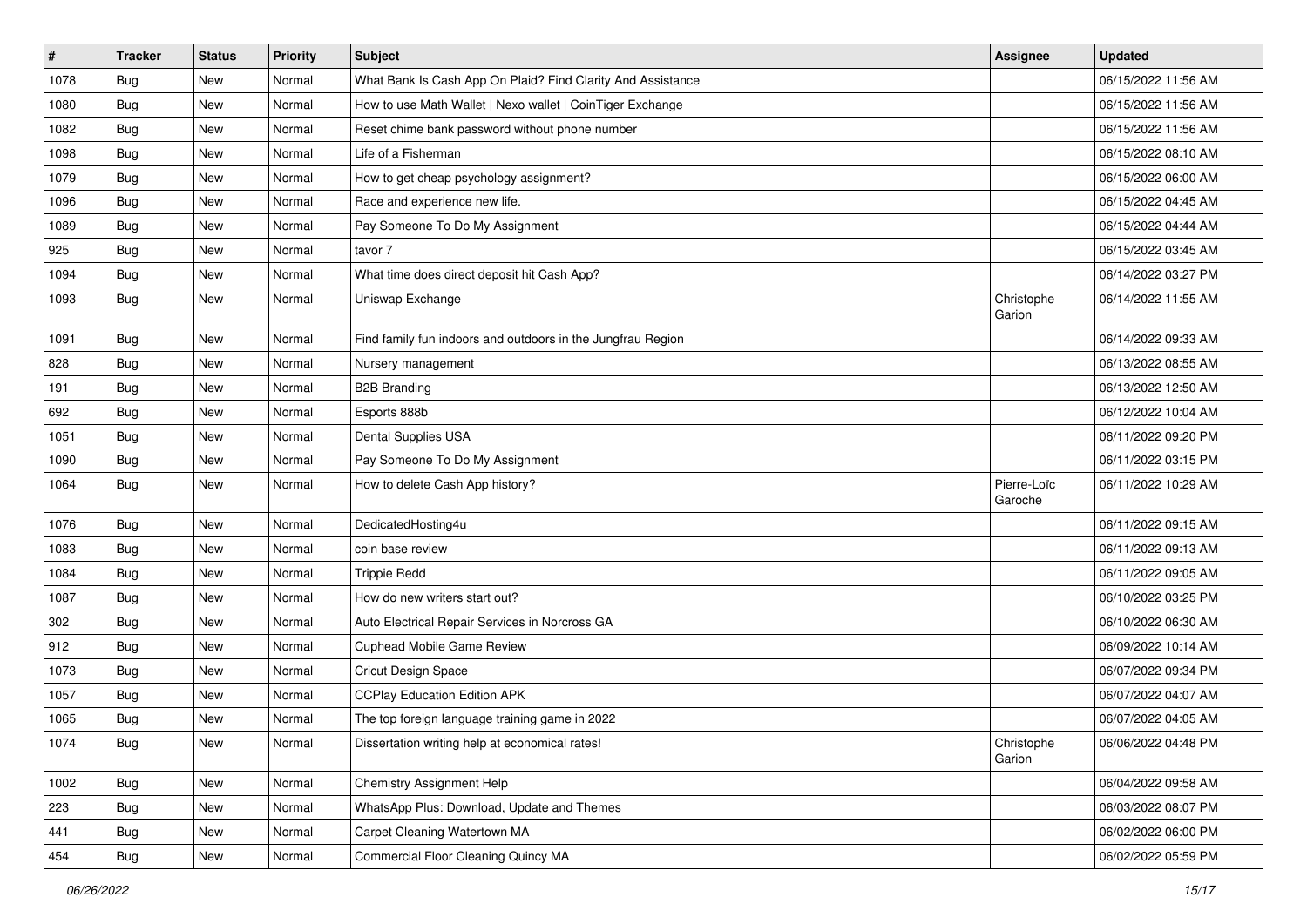| $\pmb{\#}$ | <b>Tracker</b> | <b>Status</b> | <b>Priority</b> | Subject                                                                  | <b>Assignee</b>        | <b>Updated</b>      |
|------------|----------------|---------------|-----------------|--------------------------------------------------------------------------|------------------------|---------------------|
| 1068       | <b>Bug</b>     | New           | Normal          | 123.hp.com/laserjet                                                      |                        | 05/31/2022 12:22 PM |
| 1067       | <b>Bug</b>     | <b>New</b>    | Normal          | Cricut.com/setup                                                         |                        | 05/31/2022 12:19 PM |
| 831        | Bug            | <b>New</b>    | Normal          | Build and shoot                                                          |                        | 05/29/2022 04:47 PM |
| 983        | <b>Bug</b>     | <b>New</b>    | Normal          | Finding issue in tekken 3 game?                                          |                        | 05/28/2022 02:34 PM |
| 1063       | <b>Bug</b>     | <b>New</b>    | Normal          | 123.hp.com/laserjet                                                      |                        | 05/28/2022 12:27 PM |
| 1062       | Bug            | New           | Normal          | Cricut.com/setup                                                         |                        | 05/28/2022 12:26 PM |
| 1061       | Bug            | <b>New</b>    | Normal          | Cricut.com/setup                                                         |                        | 05/28/2022 12:24 PM |
| 1060       | <b>Bug</b>     | <b>New</b>    | Normal          | How to Use Panda Helper to Speed Up Your iOS                             |                        | 05/28/2022 09:12 AM |
| 1059       | Bug            | <b>New</b>    | Normal          | 123.hp.com/laserjet                                                      |                        | 05/28/2022 08:29 AM |
| 1058       | Bug            | <b>New</b>    | Normal          | Cricut.com/setup                                                         |                        | 05/28/2022 08:28 AM |
| 1041       | <b>Bug</b>     | New           | Normal          | Count words in Word on the computer                                      |                        | 05/27/2022 02:16 PM |
| 1055       | Bug            | New           | Normal          | seo apk                                                                  | Pierre-Loïc<br>Garoche | 05/27/2022 06:23 AM |
| 1038       | Bug            | <b>New</b>    | Normal          | How to Fix Canon Printer Offline ISsue                                   | Pierre-Loïc<br>Garoche | 05/27/2022 05:25 AM |
| 1039       | <b>Bug</b>     | <b>New</b>    | Normal          | How to Get Tickmill Bonuses for Free                                     |                        | 05/26/2022 05:43 PM |
| 1044       | Bug            | <b>New</b>    | Normal          | Can I Disapprove If Random Person Sent Me Money On Cash App?             |                        | 05/26/2022 03:51 PM |
| 1054       | <b>Bug</b>     | New           | Normal          | Apkmodule                                                                | Pierre-Loïc<br>Garoche | 05/26/2022 03:37 PM |
| 826        | Bug            | <b>New</b>    | Normal          | How to Dowload MXL TV Premium                                            |                        | 05/26/2022 03:34 PM |
| 1053       | <b>Bug</b>     | <b>New</b>    | Normal          | Game Geometry Dash                                                       |                        | 05/26/2022 11:30 AM |
| 1052       | <b>Bug</b>     | New           | Normal          | Build Now GG is a new battle royale game.                                |                        | 05/26/2022 04:24 AM |
| 1021       | <b>Bug</b>     | <b>New</b>    | Normal          | Cricut.com/setup                                                         |                        | 05/26/2022 12:21 AM |
| 1042       | <b>Bug</b>     | <b>New</b>    | Normal          | How to set up direct deposit on cash app?                                |                        | 05/25/2022 01:17 PM |
| 1043       | <b>Bug</b>     | <b>New</b>    | Normal          | What Is The Right Way To Troubleshoot Cash App Transfer Failed Problems? |                        | 05/25/2022 01:16 PM |
| 1048       | Bug            | <b>New</b>    | Normal          | So zeigen Sie ein Instagram-Profilbild an und vergrößern es              |                        | 05/25/2022 06:56 AM |
| 144        | <b>Bug</b>     | New           | Normal          | curly bob lace front wigs                                                |                        | 05/25/2022 05:18 AM |
| 1047       | <b>Bug</b>     | New           | Normal          | Opensea                                                                  | Corentin<br>Lauverjat  | 05/24/2022 02:32 PM |
| 1046       | <b>Bug</b>     | New           | Normal          | 123.hp.com/laserjet                                                      |                        | 05/24/2022 10:46 AM |
| 1045       | Bug            | New           | Normal          | Cricut.com/setup                                                         |                        | 05/24/2022 10:45 AM |
| 663        | <b>Bug</b>     | New           | Normal          | Know how the Cash app twitches words in a detailed way.                  | Pierre-Loïc<br>Garoche | 05/22/2022 05:44 PM |
| 1034       | <b>Bug</b>     | New           | Normal          | Download Teaching Feeling For Android                                    |                        | 05/20/2022 09:25 AM |
| 962        | Bug            | New           | Normal          | Kostenlose Hörbücher                                                     |                        | 05/20/2022 08:56 AM |